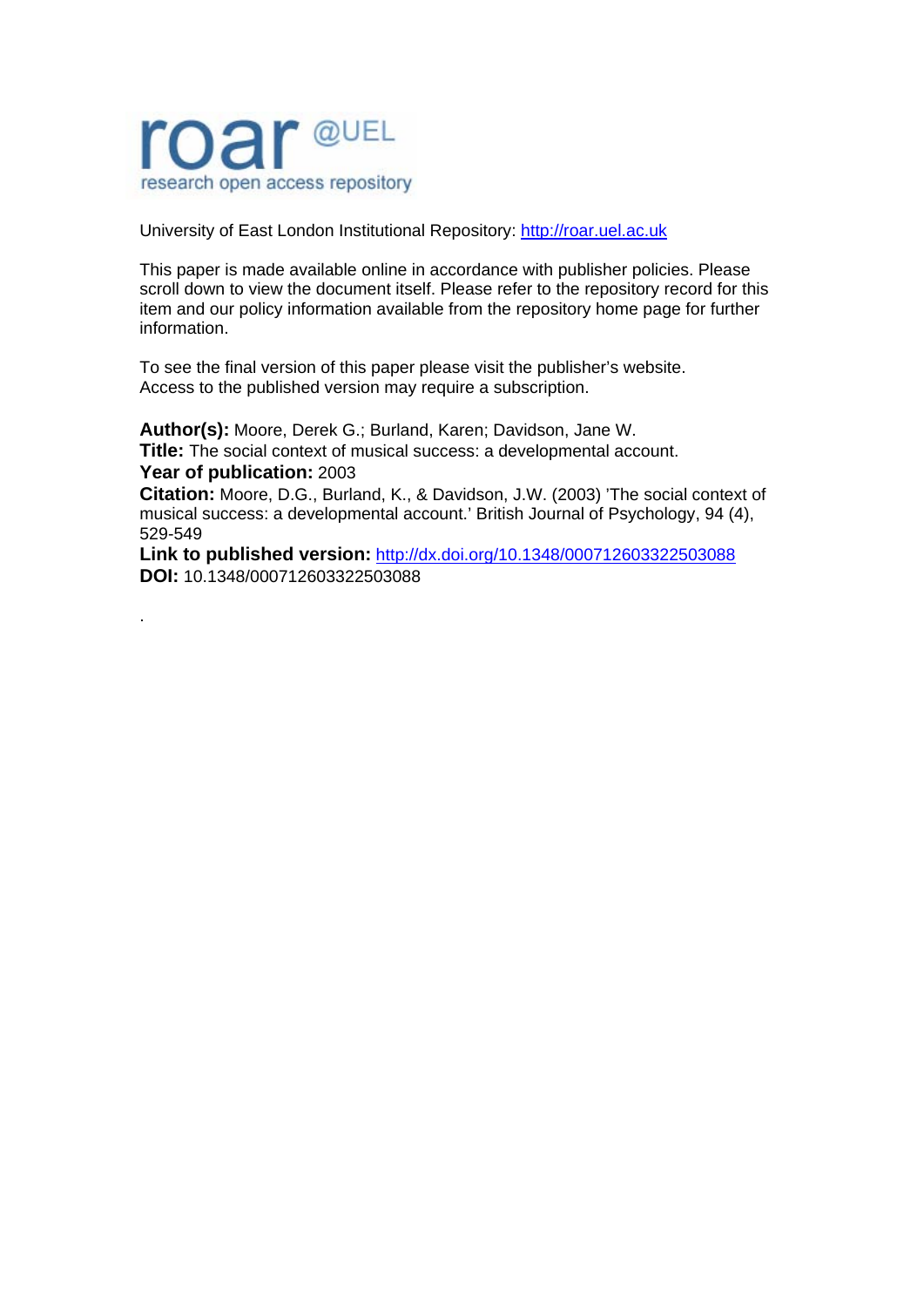Running head: The social context of musical success

# THE SOCIAL CONTEXT OF MUSICAL SUCCESS: A DEVELOPMENTAL ACCOUNT.

Derek G. Moore

Department of Psychology, University of East London

Karen Burland, Jane W. Davidson

Dept of Music, University of Sheffield

Correspondence should be sent to. Derek Moore, Department of Psychology, University of East London, Romford Rd, London, E15 4LZ, [d.g.moore@uel.ac.uk](mailto:d.g.moore@uel.ac.uk)

Acknowledgements: We gratefully acknowledge our earlier collaborations with John Sloboda and the sadly missed Michael Howe who provided many conceptual insights into the original data set. We also thank those who participated in the study eight years ago and more recently to help us understand how musical expertise is developed and sustained to a professional level.

[Submitted to British Journal of Psychology]

Draft printed: Wednesday, 30 June 2010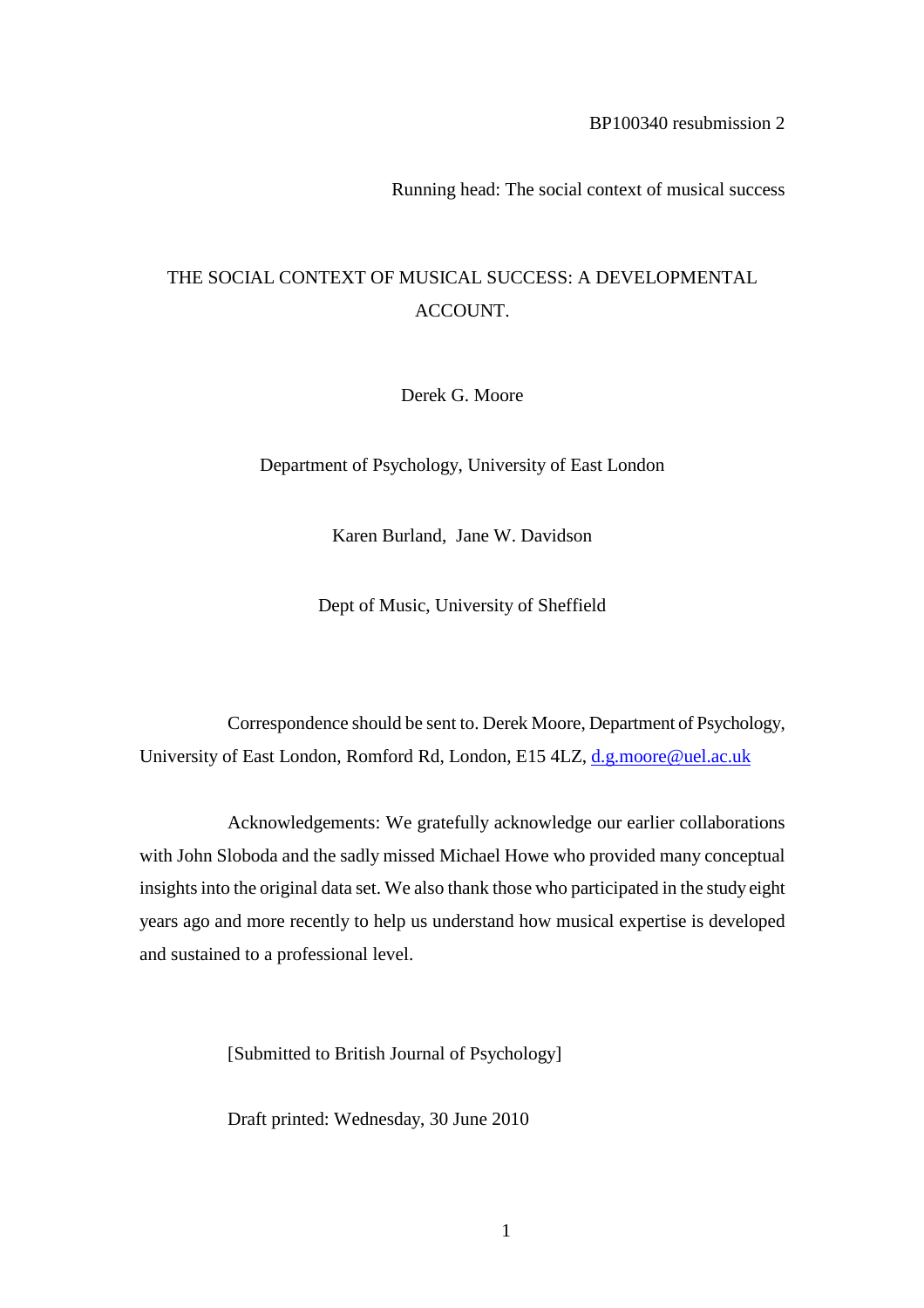#### Abstract

This paper brings together extensive data from 257 children to explore the relative importance of social environmental factors during critical periods of children's musical development. The paper also presents preliminary findings from a follow-up of 20 of the most successful children eight years later to determine which childhood factors predict differences in success as adult performers. Those children who continued to play an instrument started at an early age, had higher parental support in lessons, and had first teachers who were friendly but not too technically able. However, these factors alone were not sufficient to predict relative success in childhood. Successful childhood musicians appear, in addition, to need teachers who are 'not too relaxed' and also 'not too pushy' and they still also need to do substantial amounts of practice. The follow-up study suggested, though, that successful adult performers were not those who did the most practice, rather the successful adults were those who took part in more concert activities in childhood, did more improvisation, and who had mothers at home in their early years. The results are discussed in relation to theories of musical development and the changing influences of parents, teachers and peers.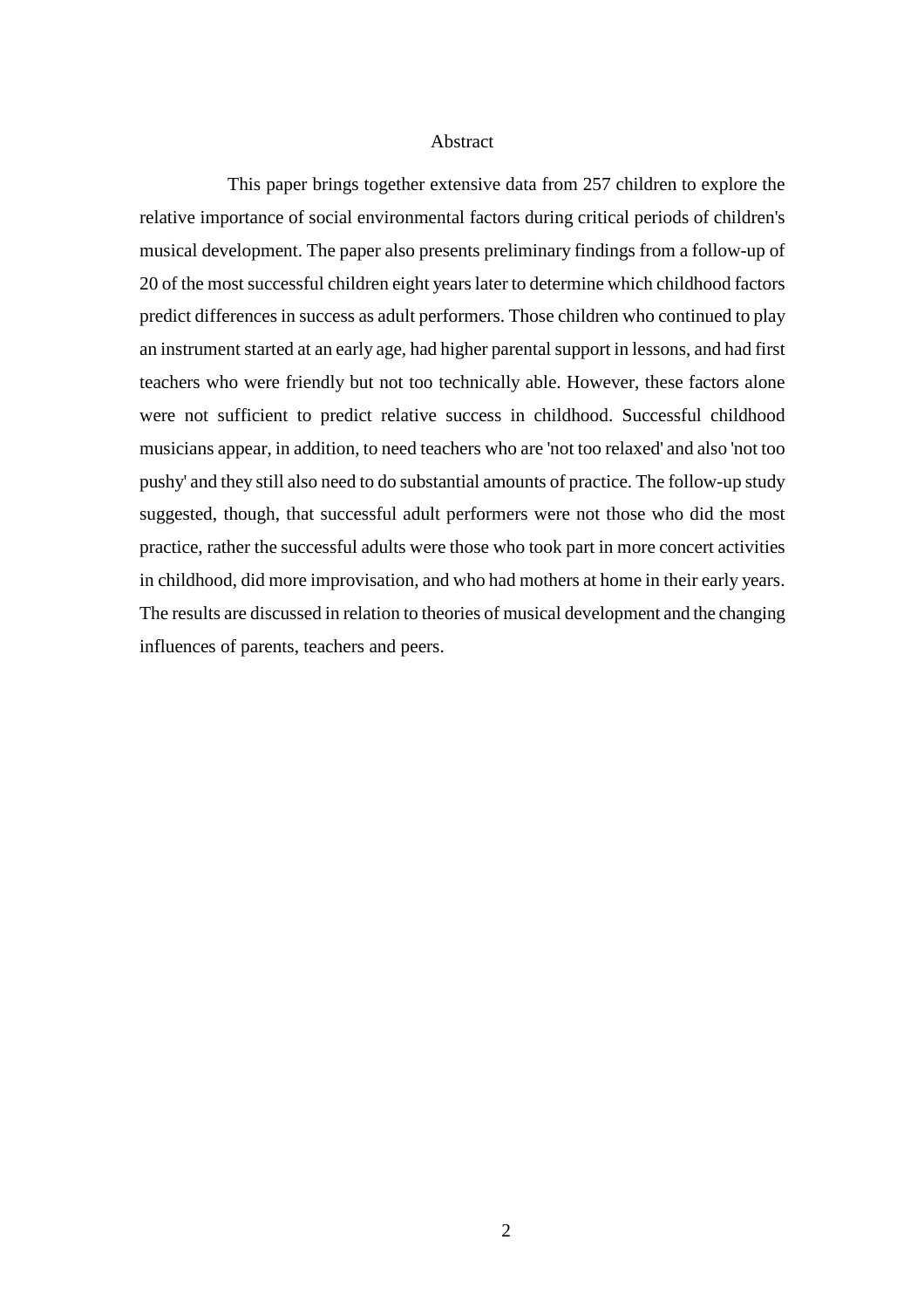#### Introduction

Research into the development of musical ability has primarily focused on the individual's acquisition of skill (for example, Ericsson, Krampe and Tesch-Römer, 1993; Hargreaves and Zimmerman, 1992) and amount of individual practice has been shown to be a good predictor of musical success (Sloboda, Davidson, Howe & Moore, 1996). However, the acquisition of a skill can be both lonely and boring (Csikszentmihalyi, Rathunde, and Whalen, 1993). How do children maintain their motivation and their commitment to practice? Freeman, (1991), claims that successful musicians have innate capacities for focusing on a task. Others such as Feldhusen (1986), Kemp (1982 & 1996) and Albert and Runco (1986) have emphasised aspects of musicians' personality, selfconcepts, confidence and sensitivity. While such characteristics provide some explanation for the individual's ability to work alone and for long hours and may reflect a 'talent', one must also consider the differential role that social factors play in maintaining children's motivation and facilitating the acquisition of skills (Davidson, 1997, Davidson, Howe  $\&$ Sloboda, 1997; Hargreaves, 1996).

Manturzewska (1990) has proposed a model of the development of professional musicians that focuses on the social context of learning. During early childhood, Manturzewska emphasises the role of parents in the development of spontaneous expressional activity; and from mid-childhood through to young adulthood, the importance of the relationship between teachers and pupil is seen as critical. However, there are other social contexts not considered in this model, for example what is the role of friends and peers? The current paper presents a more detailed examination of these social influences and considers their differential effects during the initial period of musical development, through childhood, and into young adulthood.

## *The influence of parents*

Research suggests that highly musically skilled children are introduced to music because of the interest of at least one parent (see Bloom, 1985). Parents also have an important practical role to play in providing transport to, and attending lessons, rehearsals, auditions and competitions, and in meeting the direct economic costs of these activities (Bloom, 1985; Freeman, 1985). Parents also provide social and emotional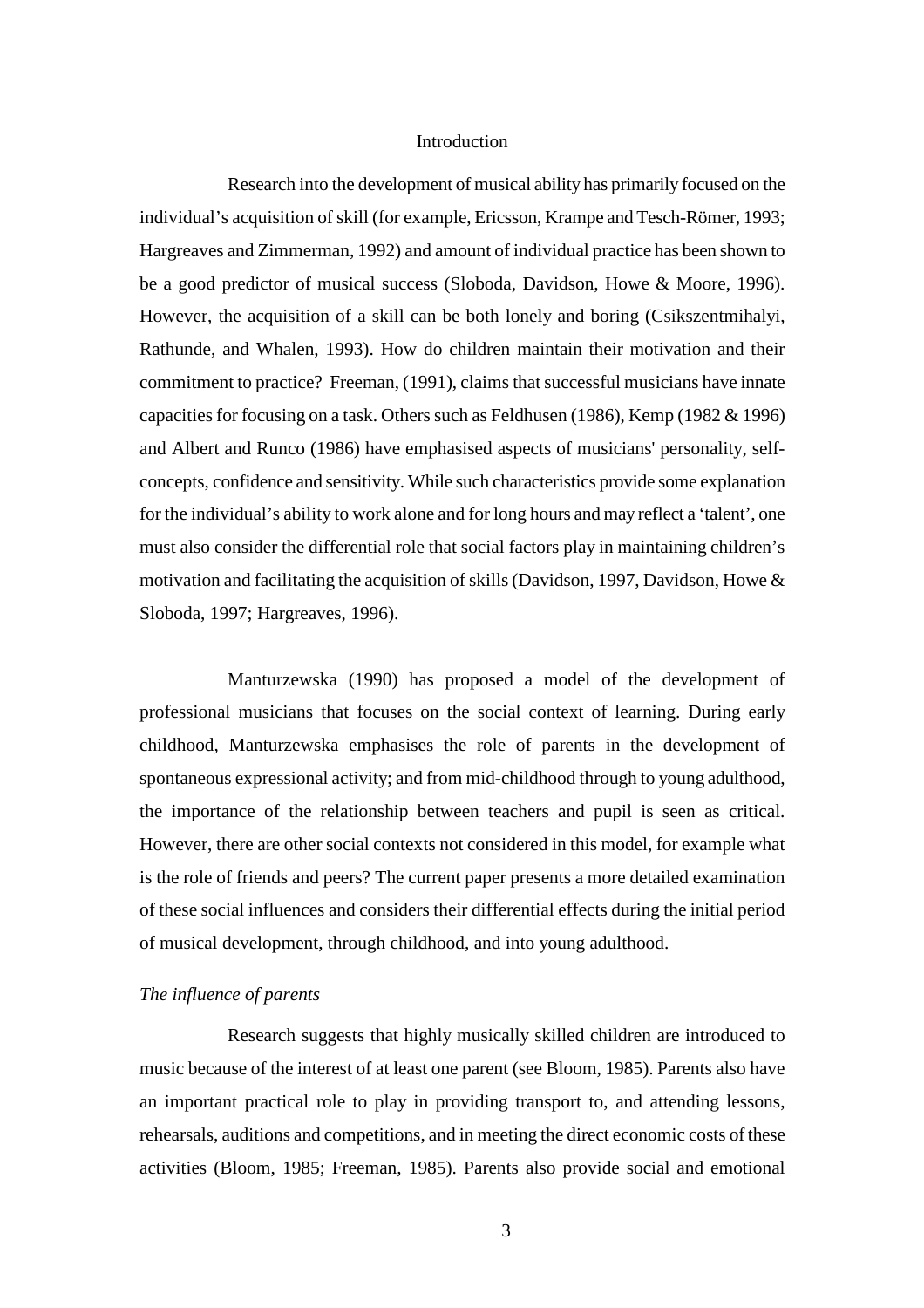support: more able children are likely to have highly supportive parents who provide a 'safe and steady' home environment (Sosniak, 1990). Mönks and Van Boxtel (1985) and Freeman (1991) suggest that when parents offer a combination of both warmth and reason children show greater respect and trust in their parents' opinions and judgements and are more likely to share their parent's values. Furthermore, parents of high achieving children are more likely to work with their children rather than simply telling them what to do, and are more consistent, supporting activities whether or not they are going well (Freeman,1991; Sosniak,1990). On the other hand, overly demanding and insensitive parents may inhibit learning. Freeman (1991) suggests that if too much pressure is placed on children they may feel forced to subdue their personalities and miss out on childhood freedoms. Futhermore, some parents may make their children symbols of their own achievements as a way of compensating for their own feelings of inadequacy and guilt (Gallagher and Coche , 1987). It is evident that parents can have a significant influence on the musical child's progress, but it is still to be determined which aspects of parenting are critical in determining children's success as adult musicians and the relative influence of parental input compared to that of teachers and peers.

## *Teachers and schools*

Teachers are important role models (Freeman, 1991), and an inspiring teacher may be essential to engage a child with a new domain. Csikszentmihalyi, Rathunde, and Whalen (1993) view the warmth of the teacher's personality as being critically important. This can be manifested in the teacher behaving like a counsellor, recognising the child's emerging needs and steering the pathway to finding attainable goals (Freeman, 1991). However it is unclear the extent to which a child's interest is developed through identification, or as a product of the teachers' enthusiasm; and to what extent children's success is a product of the teachers' adoption of sensitive and supportive instruction techniques.

Bloom's (1985) five-year study of talented children in a number of domains revealed three critically important phases of the relationships between pupil and teacher mapping onto the changing stages of skill acquisition. In the early stages of learning, having fun is important and the teachers of more able children were remembered both as being enthusiastic and also as generous; rewarding any small interest or involvement in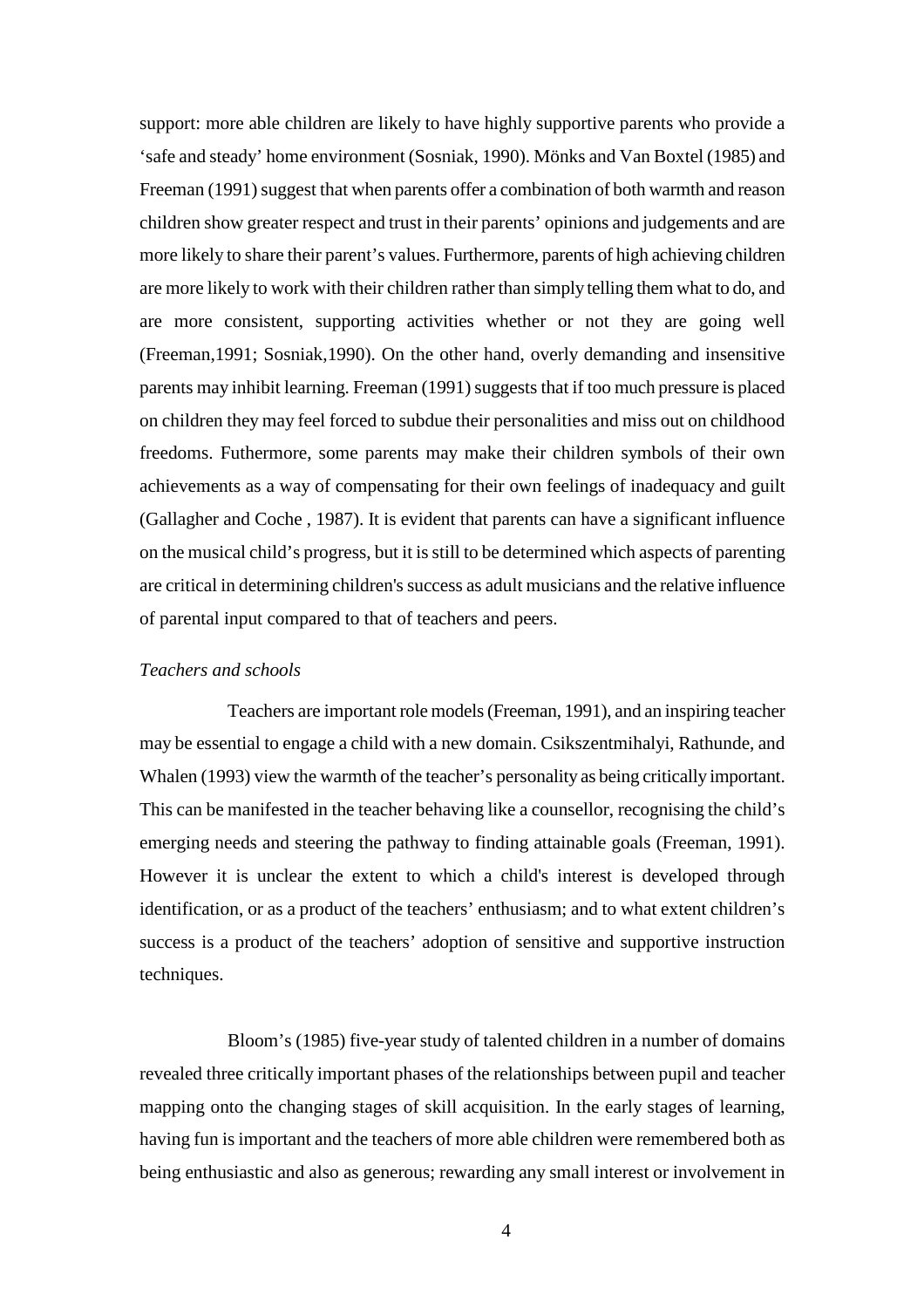the particular talent area. In the second stage, the learning of precise skills and the development of an objective sense of achievement are the main goals. Children in this phase value the constructive criticisms of their teachers who now demonstrate their own professional skills while continuing to encourage the child to participate in musical activities. In the third and most difficult phase the student-teacher relationship no longer relies on a good personal bond but focuses on shared dedication to the domain. Developing this new style of relationship, as a co-expert rather than a friend, may be particularly difficult (Sosniak, 1990). This paper allows us to explore whether Bloom's suggestions regarding the changing role of the teacher are valid and to assess the impact of teachers relative to other social and individual factors.

# *Peers & friends*

Friends have a major impact on children's attitudes and behaviour (Hartup 1996). During adolescence, in particular, peers may have a far greater influence on behaviour than families or teachers, and may be critical for the establishment of selfesteem and identity (Urberg, 1999; Patterson, Debaryshe and Ramsey, 1989). While there is much interest in the negative effects of peer groups and the development of antisocial behaviour (Urberg, Değirmencioğlu, and Pilgrim, 1997; Ennett and Baumann, 1994), peers can also have a considerable positive influence on academic achievement (Kinderman, 1993). For example, when peers are working towards a mutual goal, there is emerging evidence that cooperation can raise the level of performance of those individuals beyond that which they may achieve on their own. This may also help the development of pro-social skills and improve self-esteem (for example, see Doise, Mugny & Clermonth, 1975; Johnson & Johnson, 1989; Light & Glachan, 1985; Roazzi & Bryant, 1998). Also, when older children help in the tutoring of younger peers, both the tutee benefits in terms of developing new skills, but also the tutor benefits by gaining more insight into their own skills, and may gain more empathy for their own teachers (Greenwood, Carta & Kamps, 1990). The presence of friends in the classroom can create a positive working environment and help children to adapt to school transitions, enhancing the likelihood of success (Jehn and Shah, 1997). Friends are more likely to share information, talk through emotional and moral issues, and show high levels of mutual commitment to tasks due to emotional ties.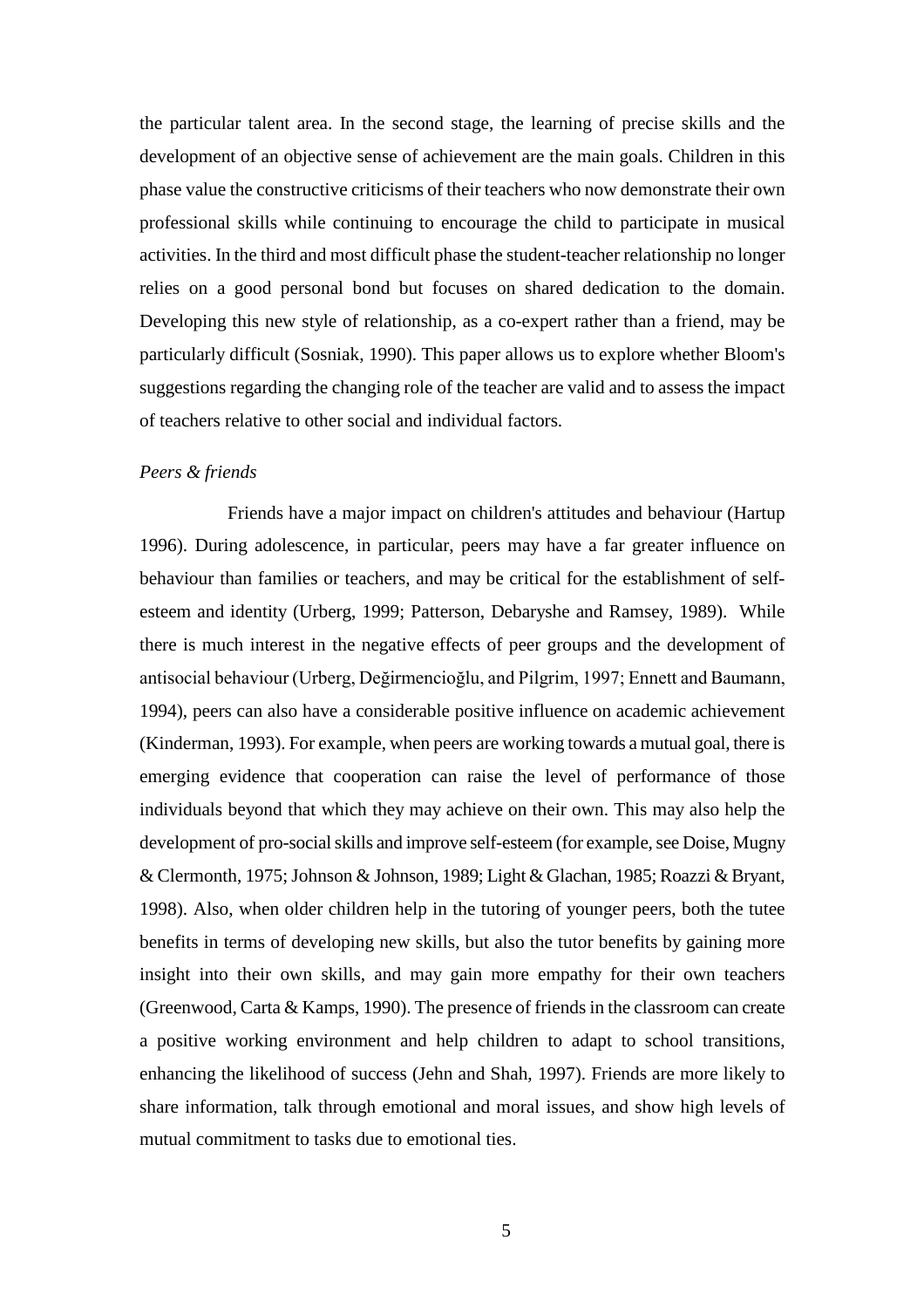Thus, in the development of musical competence, peers are likely to exert a powerful and important influence on development (Uberg, 1999). Indeed Sosniak (1990) suggested that peer role models have a great influence on talented musical learners, especially if slightly older students are seen by younger learners to set attainable standards to be reached. For this reason Freeman (1985) has argued that the child showing signs of 'musical talent' is best placed within specialist training schools surrounded by like-minded peers. However, not all children who attend specialist music schools become performing musicians. Simply being with peers may not be enough to facilitate musical development, there are likely to be specific contexts which are of more benefit than others. Thus, to understand more clearly the beneficial role of peers in musical development we need to examine the different situations in which peer influences operate (Coleman, 1960; Gecas and Mortimer, 1987).

# Aims

The social context of learning appears critical for sustaining motivation and for the development of musical skills; however there is little research of musical development that has concurrently examined a full range of social influences. While in our previous papers we have demonstrated that parents, teachers and individual factors all have significant influences on the development of musical achievement in childhood (Howe, Davidson, Moore, and Sloboda, 1995; Sloboda, Davidson, Howe, and Moore, 1996; Davidson, Howe, Moore and Sloboda, 1996; and Davidson, Moore, Sloboda, and Howe, 1998), these papers did not give an account of the relative influence of these factors, nor did they allow an examination of their differential effect at critical periods of development. Thus, in the current paper we present two discriminant function analyses using our original data to determine the relative influence, during the initial period of playing and during subsequent years, of a fuller range of social and environmental factors on children's subsequent level of musical competence. Secondly, we present an analysis linking the original childhood data to a new set of data from two sub-samples of the musically successful children who we have followed up into adulthood. This has allowed us to examine longitudinally those childhood factors that may predict success as an adult and to determine the necessary and sufficient factors required for successful children to develop into successful adult musicians.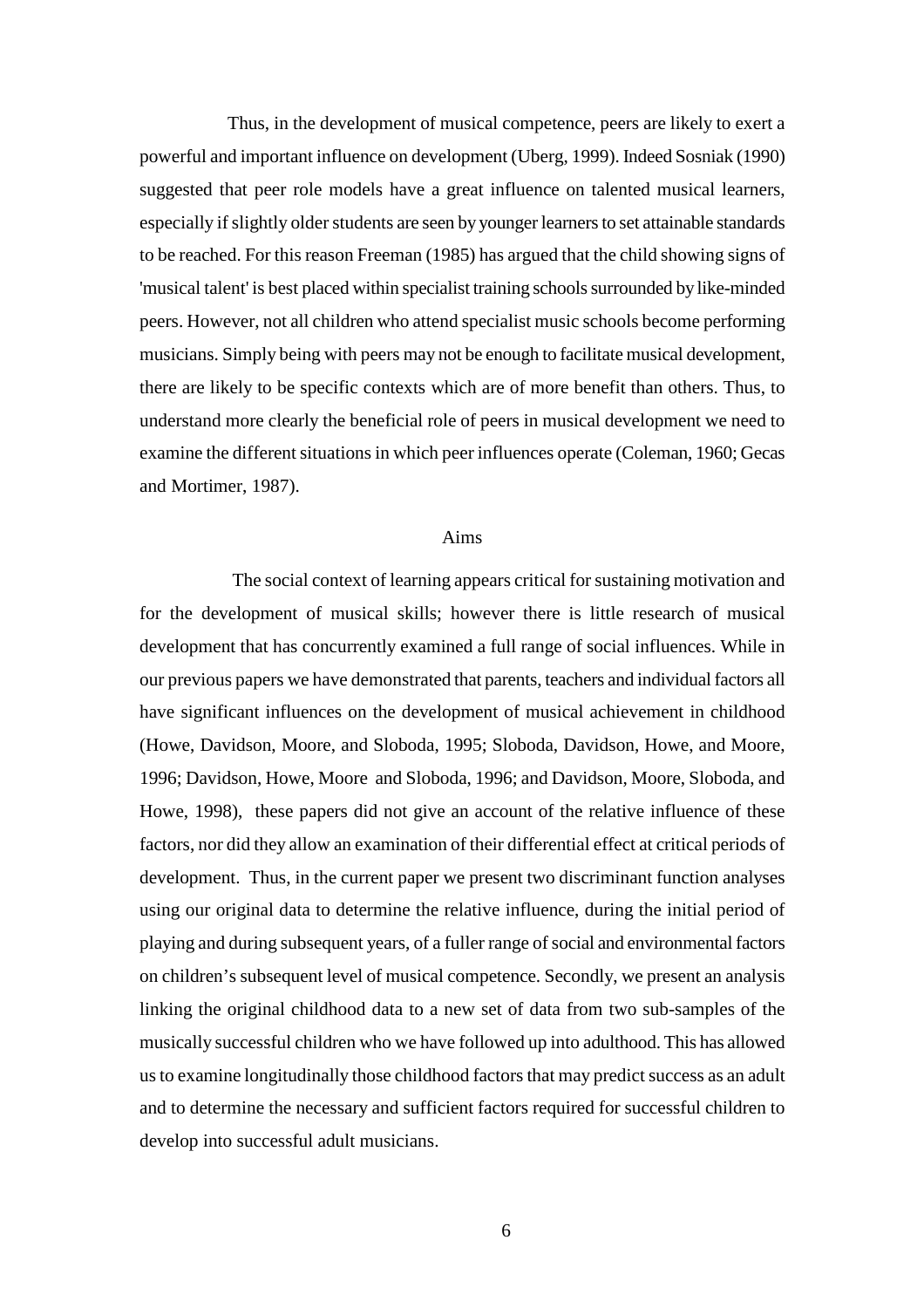#### Discriminating between childhood musicians

#### *Method*

Structured interviews (after Robson, 1993) were administered to groups of children and their parents to investigate a range of biographical factors, as suggested by Sloboda and Howe (1991).

#### *Participants*

The participants were 257 children and adolescents aged between 9 and 19 years old when interviewed. In previous papers these children were divided into five groups reflecting different levels of musical success and educational contexts. Given the smaller number of participants in three of these groups (referred to in previous papers as groups  $2, 3, \& 4$ ) and given the previously reported similarities between these groups these children were pooled to form a group of 'continuing musicians'. Hence for this paper three groups are identified:

*Group one: successful childhood musicians*. These were 119 children who attended a specialist music school and who were deemed to be 'prodigiously able' for their age and stage of development.

*Group Two: continuing childhood musicians*. This group consisted of 80 children of whom 30 had applied but failed to gain a place at the specialist school, but who were competent for their age; 23 who had expressed an interest in attending the specialist school, but did not pursue it further; and 27 children who attended a state school, were in receipt of instrumental tuition but who regarded music only as a hobby.

*Group Three: children who gave up*.This group consisted of 58 children who had played an instrument for at least one year, but who had given up learning one year prior to the study taking place.

When interviewed, the groups were equivalent in age (overall mean  $= 14.8$ ) years old), in the age they started their first instrument (overall mean = 6.4 years old), and in the mean age they started their main instrument (overall mean =8.2 years old). They were also comparable in the breakdown of gender and in the type of instruments the children played, with a third of children falling into each of the instrument categories of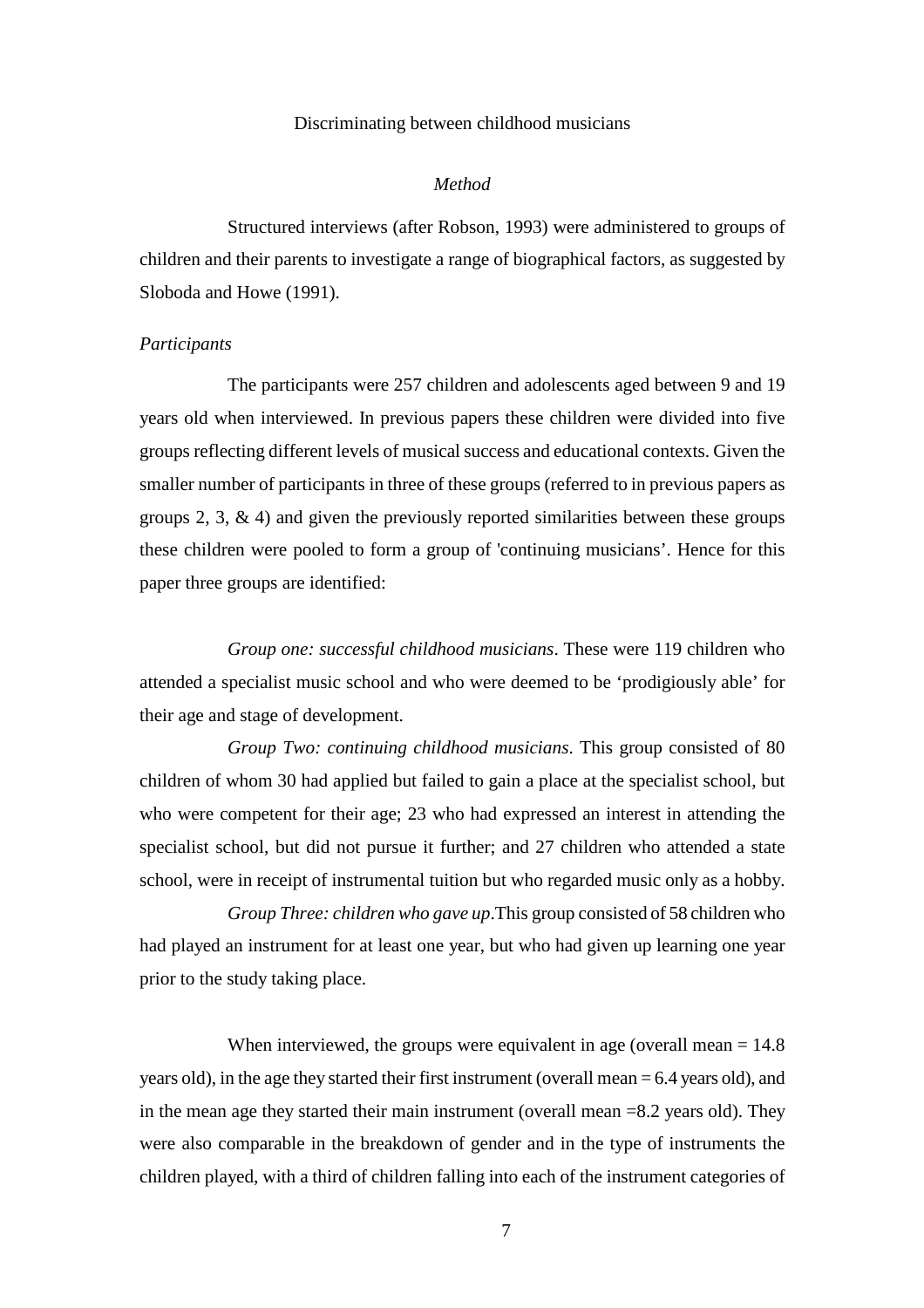keyboard, strings and woodwind or brass. There were no differences between the groups in the distribution of the occupations of fathers and mothers, with around two thirds of the mothers and three quarters of the fathers of the children in all three groups employed in professional and clerical jobs<sup>1</sup>.

# *Measures*

Questions were asked about: early musical behaviours and influences of the child and parents; group activities, lessons, motivation and practice; parental influences during periods of musical development; and the qualities of music teachers. A wide range of demographic information was also taken. Changes in behaviour over time were recorded in one year or three-year periods. Note that data for the children who gave up (Group Three) was only available up to the third year of playing.

*Early musical influences.* These, questions established when the child demonstrated musical behaviours such as singing or rhythmic dancing; and when the parents first did musical activities with their children such as singing to them or listening to music together. Parents were asked to recall the earliest age these occurred to within six months (see Howe et al 1995).

*Parental influences.* Questions on family influences focused on: parental involvement in lessons at different ages; parental involvement in supervising the child's practice at different ages; parents' own involvement in music; and parents' own change in musical involvement over the music learning period of the child. For the majority of questions the interviewees were given four response categories from which to choose the appropriate response. For the question on involvement in music there were five response categories. The scale ranged from no involvement (1) to an active involvement (4 or 5). Other questions were also asked about the family environment and siblings (For more details see Davidson et al, 1996).

*Teacher characteristics.* Each teacher who had tutored a child was rated using a seven-point ordinal scale for: friendliness; how relaxed; how chatty; how encouraging;

 $<sup>1</sup>$  More detailed information is available on request</sup>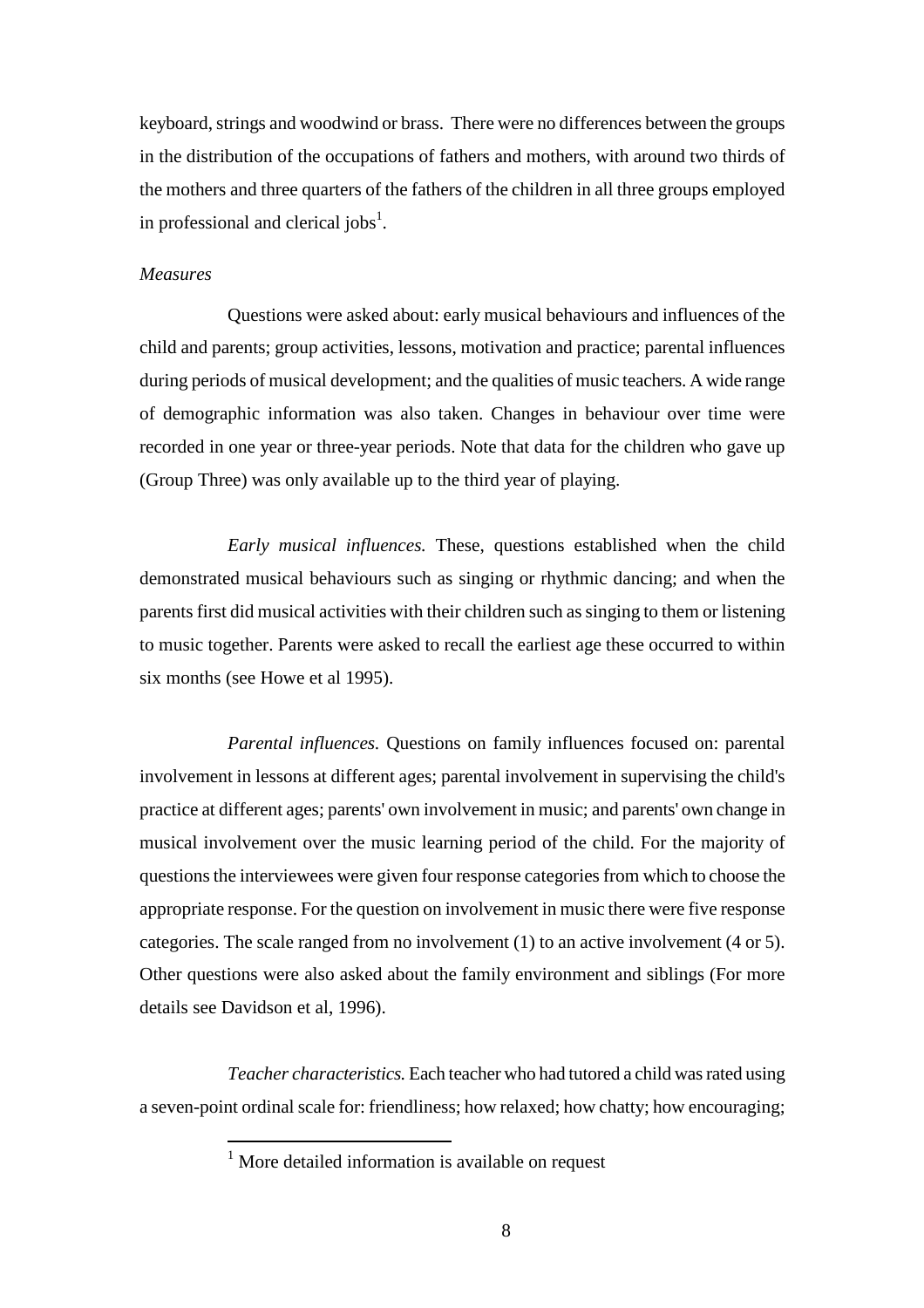how pushy they were; and the teacher's playing ability and overall ability as a teacher. Each scale was indicated by bi-polar adjectives with a lower score indicating a positive rating (see Davidson et al., 1998). Children and parents were also asked to give the dates when the child changed teacher and to state the amount of time (in months) that the child had studied with each teacher on each instrument learned. Children and parents were also asked to say why there were changes of teacher and whether lessons were given in individual or group sessions (see Davidson et al 1998).

*Motivation, practice, lessons and peer group activities*. Questions were asked about motivation to practice and average daily formal practice time in minutes. Motivation was rated on a four point scale from entirely self-motivated (1) to 'would not practice without parental insistence' (4). These were estimated for each instrument learned and for each year of learning since they began playing. Participants were also asked to estimate time spent on three other activities: improvisation, playing through previously learned and favourite pieces, and unstructured informal activities ("messing about"). Participants were asked to rate whether their level of these activities was greater than, the same as, or less than, the amount of formal practice. However, children found this difficult to recall, so binary measures were constructed which simply indicated any incidence of these behaviours in each year of playing (see Sloboda et al 1996). Information about other musical activities was also recorded. For each year of learning, the average weekly duration of instrumental lessons was determined, together with the number of group activities, concerts and competitions in which the individual took part. Information was also obtained about the achievement level of the participants at various ages. The age at which participants achieved each grade level of the Associated Examination Board (AEB) was also noted (see Sloboda et al, 1996).

# *Procedure*

While the ideal method of study would be to observe directly the circumstances surrounding the emergence of musical skill from birth through to adulthood, very large samples would be needed to be able to trace the small number of learners who persist to become skilled adult musicians. For these reasons, most of the existing research has relied on retrospective interviewing methods (cf. Manturzewska, 1986; Sloboda and Howe, 1991; and Sosniak, 1985). One problem with such methods is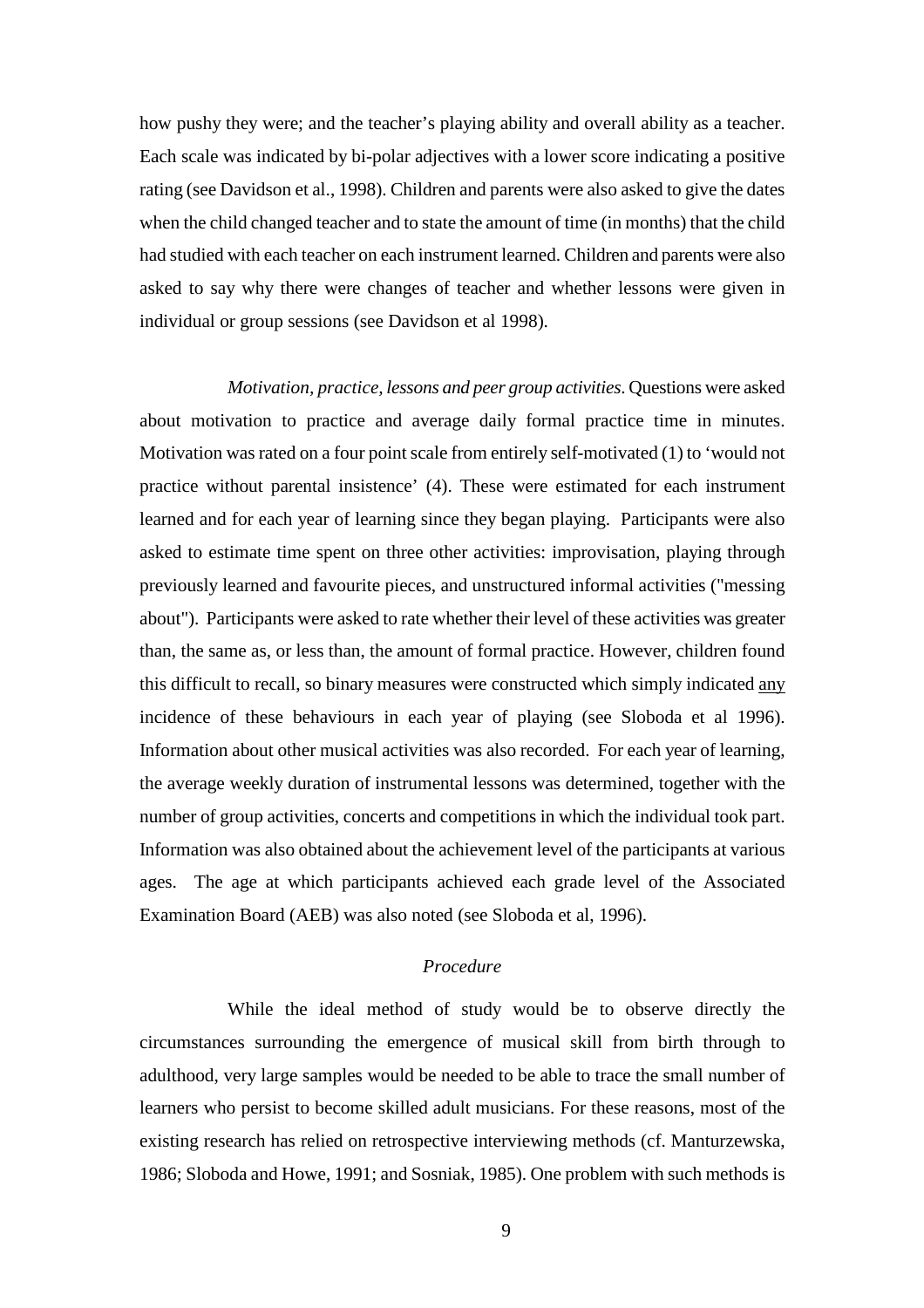the unreliability of memory over the life span. While we also employed retrospective methods to obtain early childhood data, we attempted to increase reliability by using a more structured interview technique in which child and parent were interviewed independently and in which corroborative evidence for responses was sought. In addition, as a substantial proportion of the sample had only recently started lessons, and were very close in time to the events they were being asked to recall this helped us to ensure the validity of responses.

Each child was interviewed alone either face-to-face (75% of the interviewees) or by telephone (25% of the interviewees). In addition, at least one parent was interviewed in a similar manner (75% by telephone, and 25% in person). Target questions were used to establish the reliability of the children's responses. From a total of 514 interviews, there was only one case where child and parent disagreed. In order to ensure that interviewees had time to locate any documentary evidence (diaries, reports etc.) that would assist them in providing accurate answers, two advance notifications were given. It was also made clear that if a respondent did not know or could not recall the answer to the question she or he should say so.

In all face-to-face interviews a separate chronological grid was employed for each instrument, facilitating recall and enabling specific points in the child's playing career to be related to other events (Associated Board Grades, birthdays etc.). In the telephone situations, the interviewer would read out the relevant related events. From these responses, mean levels of involvement across all instruments were computed for each age period. The absolute number of children for whom it was possible to collect data about parental involvement and motivation at young (3-5 years) and older (15-17 years) ages was often small, because many children did not begin learning instruments until the age of 6 or older, and because many of the participants in Group Three had given up prior to 15 years of age. All responses were coded at the time of interview, and interviews were tape recorded so that the reliability of the original coding given by the interviewer could be checked. Taking a sample of 10 interviewees, an inter-rater concordance of 95% was found between two independent raters in the coding given.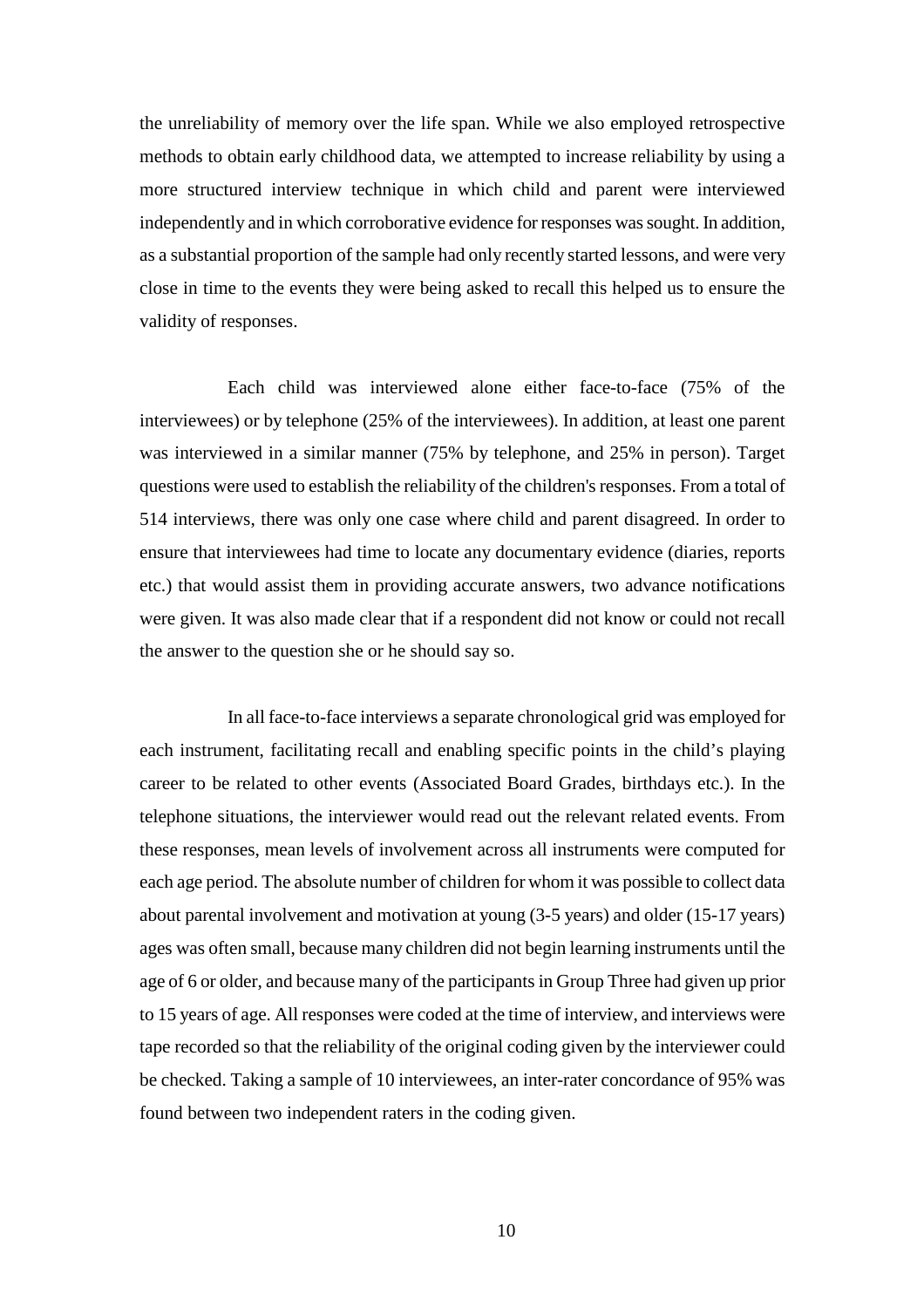#### *Results*

The first Discriminant Function Analysis (DFA) was conducted to ascertain which measures of early musical behaviour and experiences discriminated between children who gave-up, children who continued as musicians, and children who were highly successful musicians. While we had many measures for the successful and continuing childhood musicians, data were only available during the first three years for Group Three and they had usually only been tutored by one teacher. However for a number of cases there were still missing data. A complete set of measures of early musical influences and experiences were available for 157 of the 257 children. (Group One,  $n= 87$ ; Group Two,  $n= 49$ ; Group Three,  $n = 21$ ). A stepwise analysis was performed using the data from these 157 participants using Wilks' lambda method. As estimates of the likelihood of group membership for this cohort were unavailable, the prior probabilities of group membership were assumed to be equal (.33 for all three groups). The first function derived accounted for 96.6% of the variance (chi-square = 78.72, df = 8, p < .001). The second function contributed little to the discrimination (3.4%; chi-square= 3.15, p=.37).

The analysis selected four variables on the basis of which successful discrimination could be made. Table 1 shows the four variables selected, the means for each group, and the standardised function coefficients.

# [Table 1 here]

Table 2 presents the classification table based on these Discriminant Functions. The hit rate of correct classification when generalised to the whole population sample of 257 children (having used mean substitution for missing data) was 54.5% (chance being 33%). While this is not particularly high overall, the model was reasonably successful in classifying the group of children who gave up, with a hit rate of almost 70%.

# [Table 2 here]

The first analysis showed that children who are likely to give up had a relative lack of early parental involvement in lessons, along with a late age of starting and had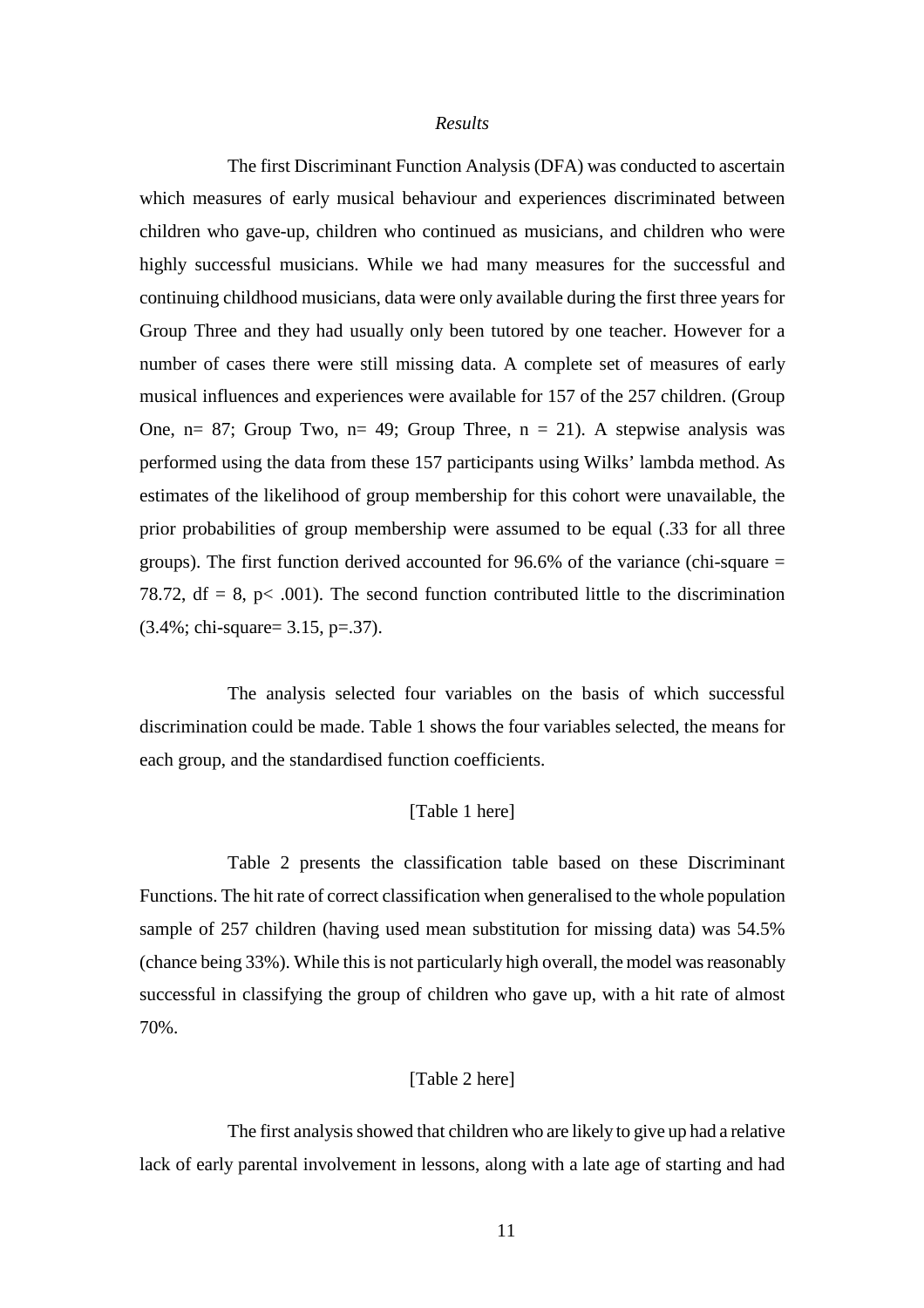technically better but relatively unfriendly music teachers. However the lack of power of this model in discriminating continuing childhood musicians from the prodigiously successful children suggests that other factors, in addition to measures of early musical behaviour and influences, are needed to develop a model that will discriminate between these groups.

Hence a second DFA was performed which excluded the group of children who gave up. This allowed a more comprehensive set of measures of environmental influences to be used, including measures of musical behaviour from beyond the first years of playing. The stepwise DFA (using Wilks' lambda method) extracted a function derived from seven variables (Chi-square  $=$  53.28, df $=$  7 p $<$ .001; See Table 3).

## [Table 3 here]

The first teacher's friendliness and ability as a player continued to be important discriminators in this model. However, the first teachers' pushiness also added to the two-group model, with the successful children reporting having had less 'pushy' first teachers. Other measures that discriminated between the childhood musicians were: how relaxed their most recent teacher was, with the teachers of successful children being less relaxed; the amount of practice on their first instrument in their first year; the amount of practice done in their 4th year of their main instrument; and the cumulated amount of practice done by age 11. Children in the more successful group evidenced greater amounts of practice on these measures. The function produced a much better rate of classification for the two groups than obtained in the three group analysis (see Table 4) with the overall classification rate being 72%.

[Table 4 here]

#### *Summary*

In sum, the two Discriminant Function analyses provide evidence that the age at which children start their lessons and the amount of parental involvement in these lessons, along with having a friendly teacher who need not be rated as being a good musician, are critical in determining whether children continue to be musicians or give up. However these factors alone, while necessary, are not sufficient to discriminate those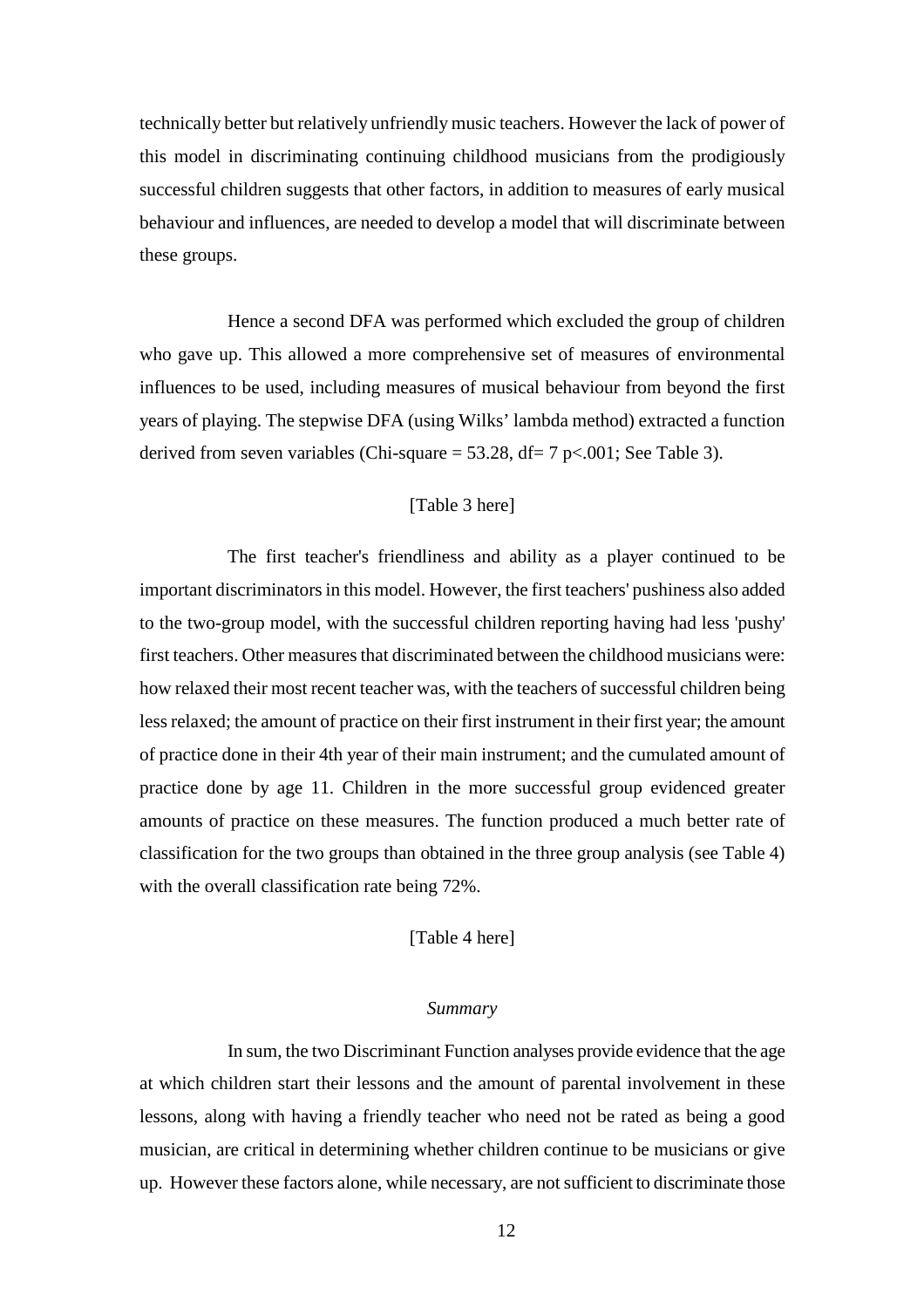who are more successful musicians as children from those who are less successful. It would appear that to make this discrimination we need to take into consideration the amount of practice children do at the commencement of playing, the amount of practice cumulated by age eleven, the ability to sustain practice into their fourth year of playing their main instrument. Also we need to consider how relaxed their most recent teacher is. Using such measures we can be fairly certain of classifying children into those who are successful as children and those who are not.

The development of a model that can predict whether children are likely to be more or less able childhood musicians on the basis of childhood early measures promises to serve a useful function in helping educationalists identify strategies for improving children's musical experiences. However such a model is incomplete as an account of musical development unless it can also predict which children will go on to be successful in adulthood.

Differences in childhood measures between professional performing and nonprofessional adult musicians

# *Method*

In the final section we examine two sub-groups of individuals from the original 119 successful childhood musiciansto establish childhood factors that determine success as an adult. We contacted twenty participants eight years on and established their success as adult musical performers. A qualitative account of interviews with these participants has been presented elsewhere (Burland and Davidson, 2002).

# *Adult participants*

The 20 participants were aged 18 to 26 years old. Participants were selected through a process of snowballing; contact numbers provided by the school were used to contact musicians, and these individuals provided contact details for other individuals. Two clear sub-groups emerged: the first comprised nine individuals who, as young adults were currently pursuing professional musical performance careers (orchestral musicians; string quartet members and in one case, an international level professional solo career),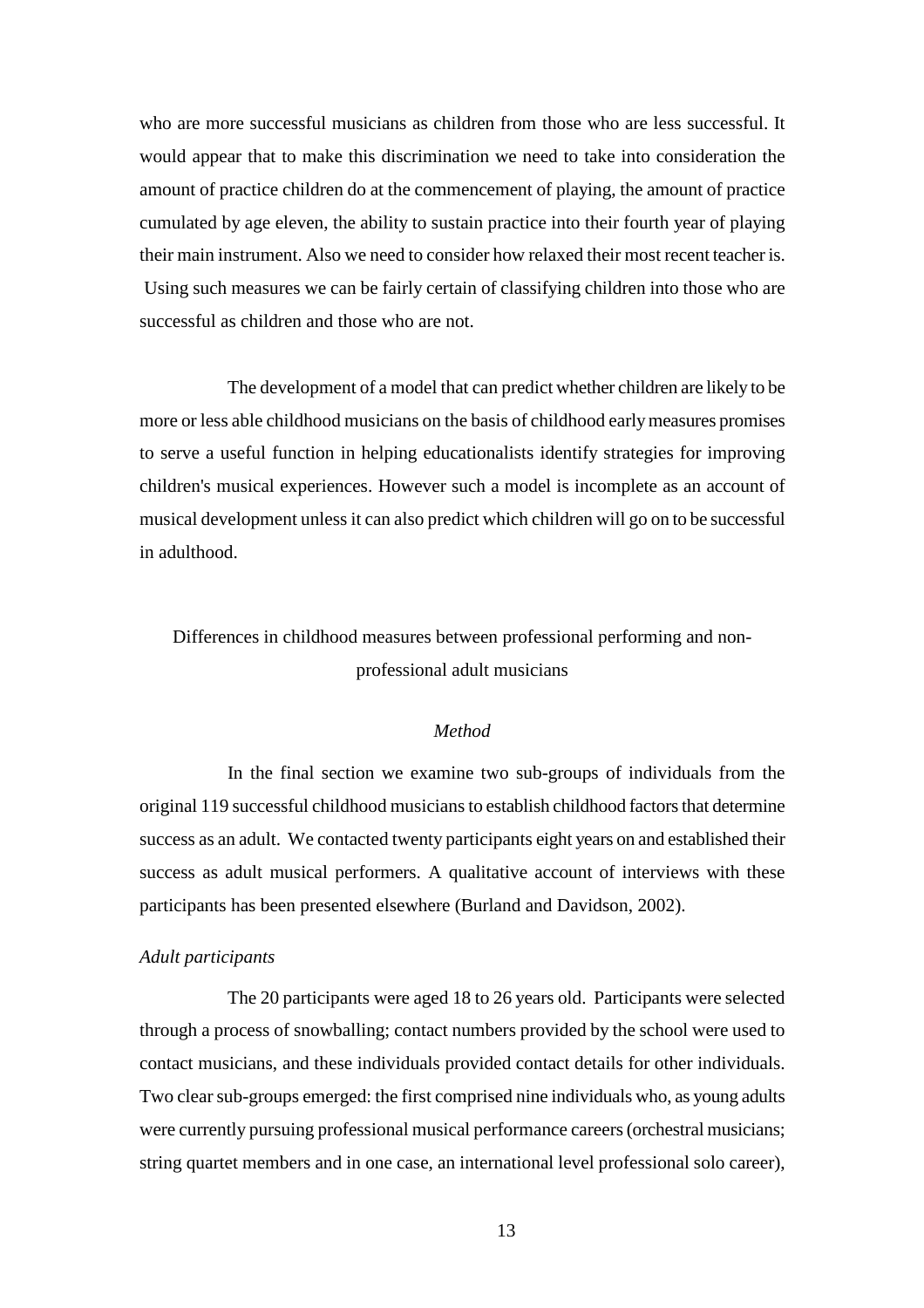these shall be referred to as the professional musicians; and the second comprised eleven individuals who in adulthood were not involved in professional level music-making (two were school teachers, seven were working in non-music careers, but played music as a hobby, and two had given up all involvement with music), these shall be referred to as the non-professional musicians.

It must be recognised that the sampling procedures used means that the groups are not taken randomly from the overall population. Thus we can not be certain that the groups are entirely representative of successful and unsuccessful adult musicians. Also, given the small numbers, there is a possibility of making type II errors and misinterpreting a non-significant finding. However, while the data presented here were initially collected to see if there were any differences which might warrant a larger-scale investigation, the findings were so striking that this initial data seemed worthy of publication even with these caveats.

While non-professional musicians were on average slightly older when they began their first instrument (5.4 versus 6.4 years old ) this was not a significant difference, nor did the groups differ in the age they began their main instrument, the age they were first interviewed, nor in the age when interviewed for the follow up (t-tests, ns). The groups also did not differ in instrument type (chi-square) and showed the same distribution of maternal and paternal occupations as in the sample as a whole.

The two groups did differ from one another in their gender distributions (professional group 8 males, 1 female; non-professional 4 male, 7 female. The uneven distribution of the professional group does, however, reflect the uneven split (70/30 male v female) of gender at the music school (personal communication by the head of school and confirmed by examination of Alumni records). Also, as gender differences had not been found when the measures had been examined previously, it was thought that the study would still provide useful and potentially generalisable results. Importantly, we did a further analysis on all the variables reported below to examine gender effects in Group One as a whole (all 119 children) and found no significant gender effects on any of the measures. Thus, any differences found between the sub-groups can not be readily attributable to general gender effects.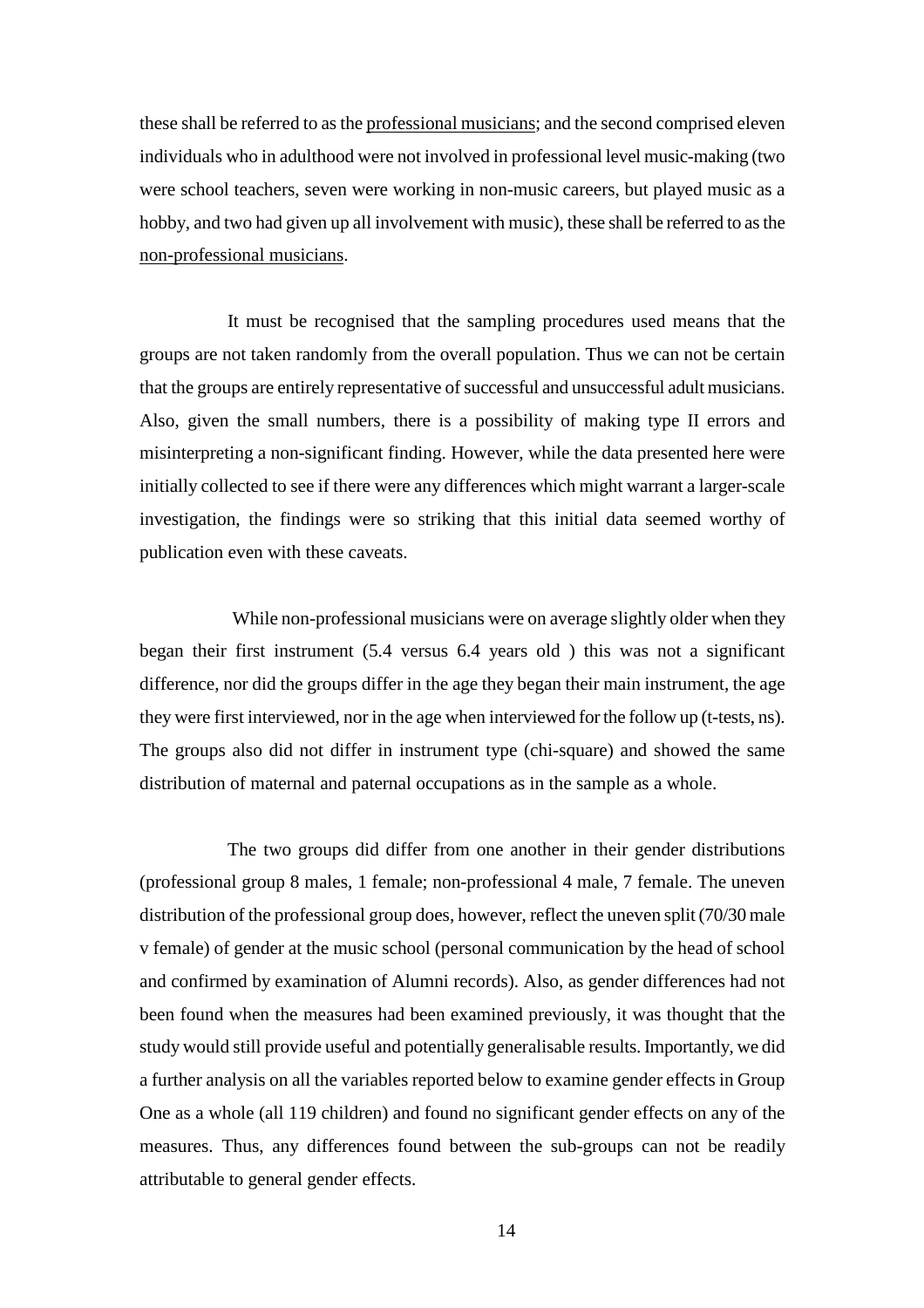#### *Results*

#### *Early involvement in music*

In the original analyses it was found that there were few indicators that people who were more able as musicians when children had shown signs of musical interest or ability as young children earlier than those who were less successful (Howe et al 1995). The only difference was in the reported age the children first sang and the age the parent and child first listened to music together, with reports that children in Group One were younger when these occurred. When analysed in terms of the two sub groups, there were no differences between the professional musicians and the non-professional musicians in the reported age at which spontaneous musical activities were shown as children.

## *Exam grades achieved.*

In the initial data set Group One, as the most musically able, differed from the other groups in terms of their much higher grade achievements by the age of eleven (Sloboda et al, 1996). On this basis it might be predicted that within Group One, those children who became professional musicians would be likely, as children, to have reached higher grades earlier than those children who were non-professional musicians as adults. Figure 1 shows the exam grades reached by the two groups at each age from 5 to 14 years of age. No significant difference between the groups was found in terms of the average grade achieved up to age 14.

# [Figure 1 here]

# *Amount of formal practice and length of lessons*

High levels of formal practice and long length of lessons have been reported here and in previous papers (i.e. Sloboda et al, 1996) to be important discriminators of successful children from other children. In addition, previous analysis showed that amount of practice was a good predictor of grade level achieved for all the childhood groups (also see Sloboda et al, 1996). Thus, given that there appears to be no significant difference in grade level achieved over time between the professional and nonprofessional adults when they were children, it might be predicted that there would also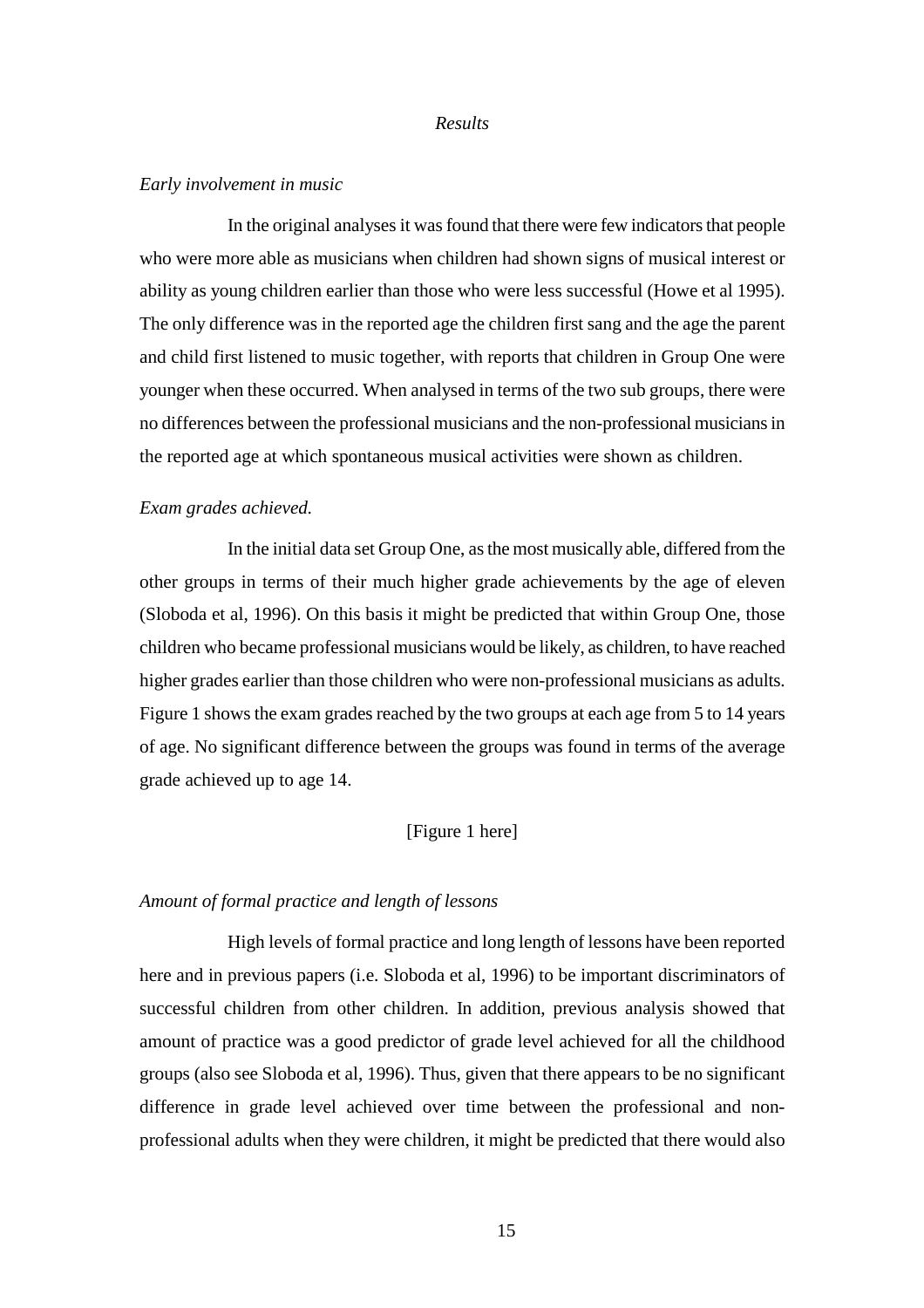be similar levels of formal practice undertaken by the two sub-groups over the course of their childhood.

# [Figure 2 here]

Figure 2 shows the mean number of minutes of formal practice performed each day by each sub-group over each of the first seven years of playing their main instrument. Perhaps contrary to expectations, it is apparent that the professional musicians did less practice when they were children than the non-professional musicians. The data were insufficient for a repeated measures analysis, but independent t-tests at each year reveal significant differences in the amount of formal practice undertaken during the third and fourth years of playing their main instruments  $\left[ t \left( 16 \right) = 2.38, p = .03 \right]$ ;  $t(14) = 2.62$ ,  $p = .02$ ]. This difference was not mirrored in length of lessons. The two subgroups receiving the same amount of lessons over each year of playing.

## *Parents*

There was no difference between the two sub-groups in their reports of parental involvement in lessons and practice, it being generally high. Almost all individuals reported that their parents had received regular feedback from teachers or were present in lessons. Additionally, all their parents had offered advice during practice or actively supervised practice sessions. However, the sub-groups did differ in terms of early access to their mothers as carers. All of the professional musicians had mothers who had been at home until the children went to school and more than 50% of these mothers had been at home until the child was ten years old. In comparison, 63% of mothers of the non-professional musicians had gone out to work when the child was around one year old (Chi-squared =  $8.81$ , p = .003).

## *Teacher characteristics*

The professional musicians reported their teachers to be more pushy than the non-professional musicians, with seven of the eight who responded using the extreme end of the pushiness scale, compared with only four out of the eleven non-professional musicians who responded using this extreme of the scale (chi-squared  $= 4.22$ ,  $p = .04$ ). No other differences were found in the teacher characteristics of the sub-groups.

16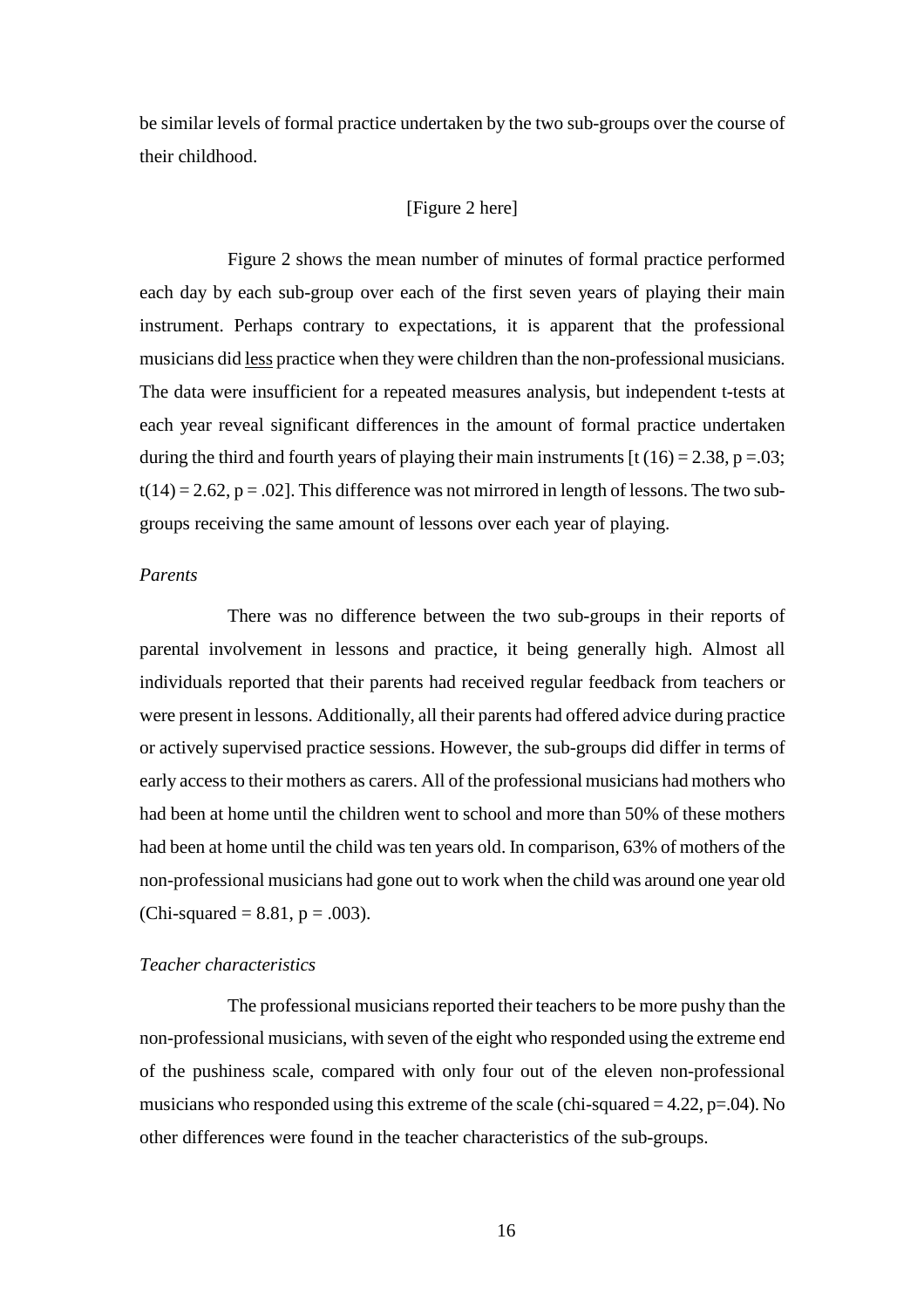## *Improvisation, playing favourite tunes, and messing about.*

While there were no differences in the proportions of participants in each subgroup who reported playing favourite tunes and 'just messing about' at some point during development, there was some suggestive evidence for an association between taking part in improvisation during practice and success as an adult musician, with professional musicians being more likely to have reported engaging in improvisation than the nonprofessional musicians (chi-square  $= 3.11$ ,  $p = .08$ ).

## *Participation in group activities*

Figure 3 shows the average number of concerts given by the two sub-groups over each of the first seven years of playing their main instrument. It reveals that from the second year of playing onwards, the professional musicians took part in more concert activities than the non-professional musicians. While the data were insufficient to perform repeated measures analysis, independent t-tests revealed significant differences in the mean number of concerts performed at the second and fourth year of playing [t (12)  $= 3.193$  p =.008 and t (13) = 2.69, p =.021]. In comparison there were no significant differences between the sub-groups in the incidence of other group playing activities, and no difference in their ratings of the importance of performance to their lives when they were children.

## [Figure 3 here]

## *Intrinsic motivation, teachers' ratings and personal aspirations*

Almost all participants from both sub-groups reported themselves to be entirely or at least partly self-motivated from the outset of playing their main instrument, and the two groups did not differ in this regard.

When the participants were children, teachers at the specialist music school were asked to rate their adult potential on a four-point scale: 1) no future in music at all; 2) a remote possibility of a musical future; 3) potential professional musician; 4) an outstanding musician of international solo calibre. Comparing the adult sub-groups, there were no differences in the distribution of classifications across these categories by group (Chi-square, ns). None of the participants was ranked as having 'no future' but two in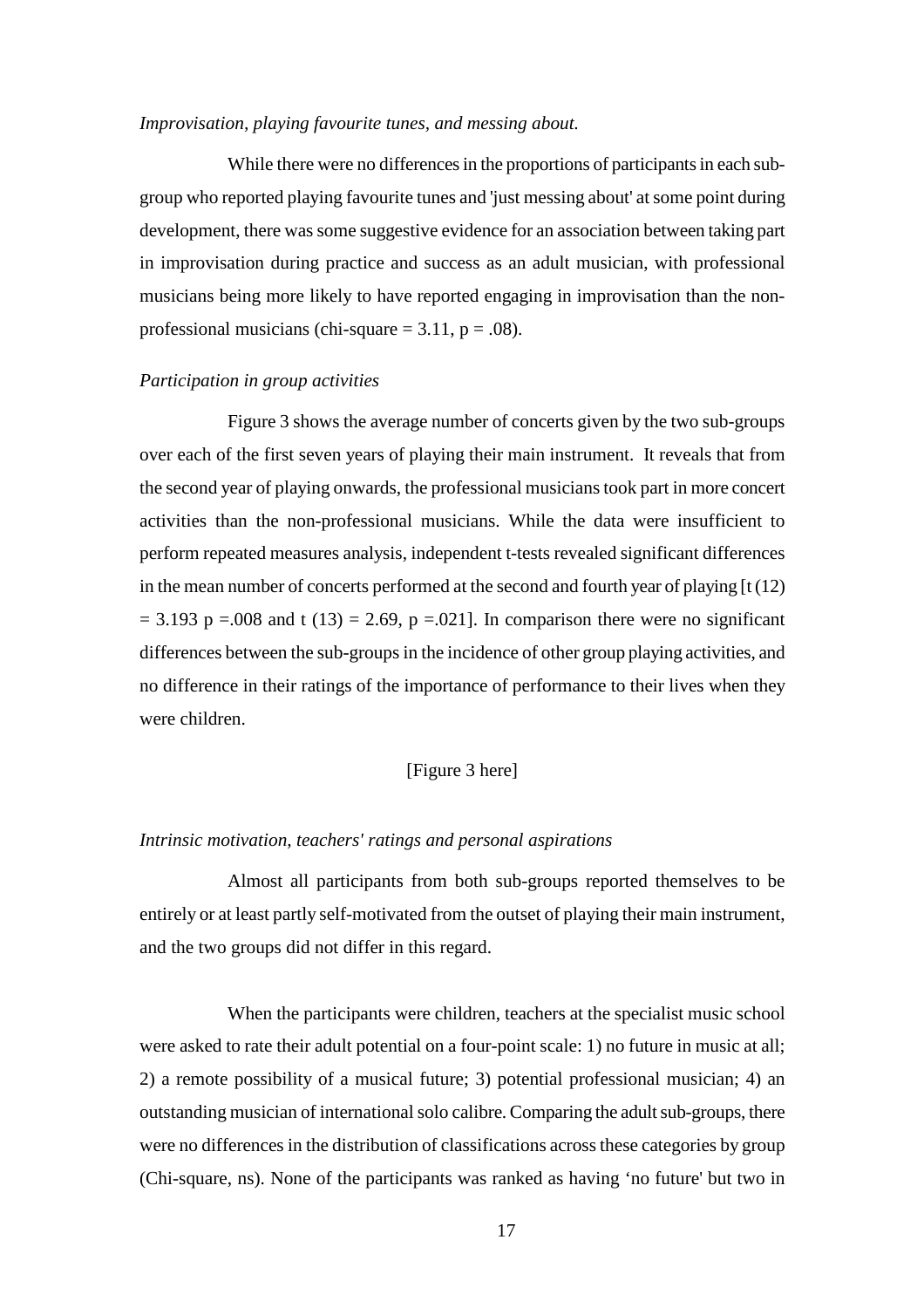both sub-groups were thought to have only a 'remote possibility of a musical future'. Two of the professional musicians and one of the non-professional musicians were ranked as 'outstanding'. The rest were all thought by their teachers to have professional potential. With regard to participants' own career aspirations when asked as children, all but one participant in both sub-groups aspired to be a professional musician of some sort. However, while not statistically significant, a higher proportion (73% versus 44%) of non-professional musicians had aspired to be a solo performer.

#### Discussion

Our results can confirm the importance of social factors, described by Manturzewska (1990), in the progress of musicians over different periods of musical development from early childhood to young adulthood.

## *Parents*

Our results indicate that support provided by parents is necessary during the initial learning period. However, our analyses indicated that whilst parental involvement is necessary for continued learning, it may not be a critical factor in determining later success. Amount of parental support did not discriminate between the more and less successful childhood musicians and the professional performing adults did not report receiving more parental support than the non-professional adults. Thus, an increase in parental involvement does not simply lead to an equivalent increase in achievement in childhood. While parental support in lessons and practice serves as a necessary support for learning, it is not in itself sufficient for musical success; In fact, non-intrusive parental support, where parents are not over-invested in the child's future may be preferable. Indeed this would explain why it is not necessary for children's parents to be musicians themselves for their children to be successful performers (Davidson et al 1996).

However, one predictive parental factor emerged from the analysis. All the mothers of professional musicians were at home during the child's early years, whereas the majority of mothers of the less successful adults went out to work by the child's first birthday. This effect can not be explained as an indirect effect of SES, as the two groups were comparable in this regard. Perhaps because the mother and child were at home together there was more opportunity for musical experiences to be shared and the process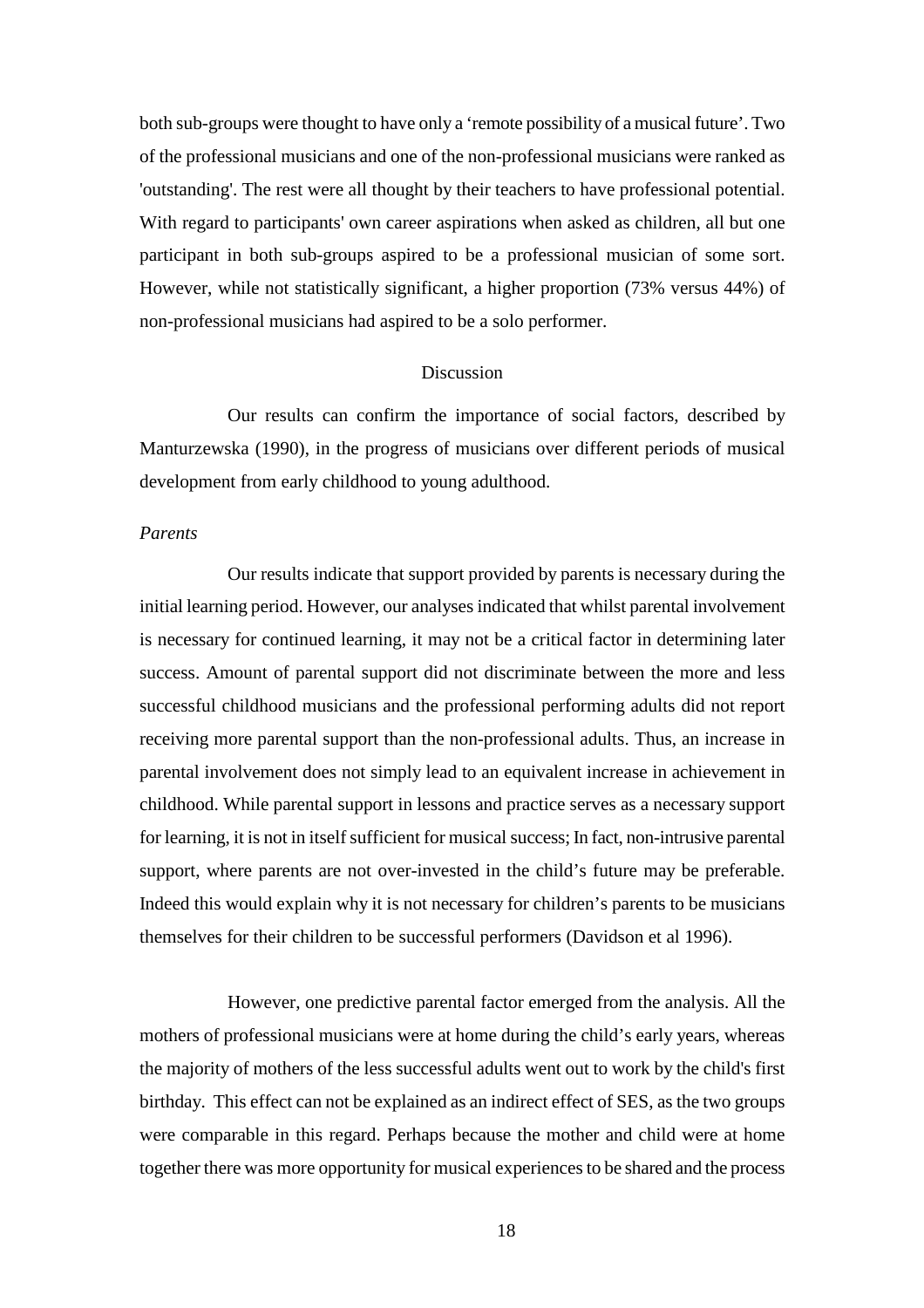of early music learning was more interwoven in the mother-child relationship. Consequently, these activities may have come to represent more positive emotional experiences, and may explain why, for professional performers, music seems so tied into their emotional life. As one girl commented:

"I think [music] is a huge part of who I am. I have to be careful to make sure that there are still other parts…because it's so easy for music to become most of me."

## *Teachers*

Our results demonstrate the changing role of teachers during musical development. Children who gave up were discriminated on the basis of teacher's friendliness, and this was also important for determining those children who become successful as children. However teachers of successful children were also less relaxed. Manturzweska's (1990) model proposes that the teacher acts as a role model and that identification with the teacher is central to the child's motivation to learn (Freeman, 1991). However, while the more successful childhood musicians reported their first teachers as being friendly, they did not regard them as being particularly good players and rated them lower than the other children's teachers (Davidson et al, 1998). This is not consistent with the idea of a role model. The findings do, however, map onto the findings of Bloom (1985) which revealed that the critically important characteristics of the first teacher are playfulness and friendliness.

It may be that a more detailed account of the role that teachers play in development is required, one that goes beyond the teachers simply as a role model. In recent years the influence of Vygotsky (see Wertsch, 1985) has led researchers to consider in more detail the role of social interaction in the acquisition of knowledge. Instructors are not simply seen as a role model or a transmission source but as a provider of scaffolds that support the child's learning through sensitive guidance and who thereby allow the child to enter into 'zones of proximal development' (Vygotsky,1962) . Thus the sensitivity in providing and then removing appropriate scaffolding is critical to the child's learning (Rogoff, 1990). More research is required to establish the exact nature of the influence exerted by music teachers during musical development, but the reports by successful musicians that their first teachers were particularly warm and friendly may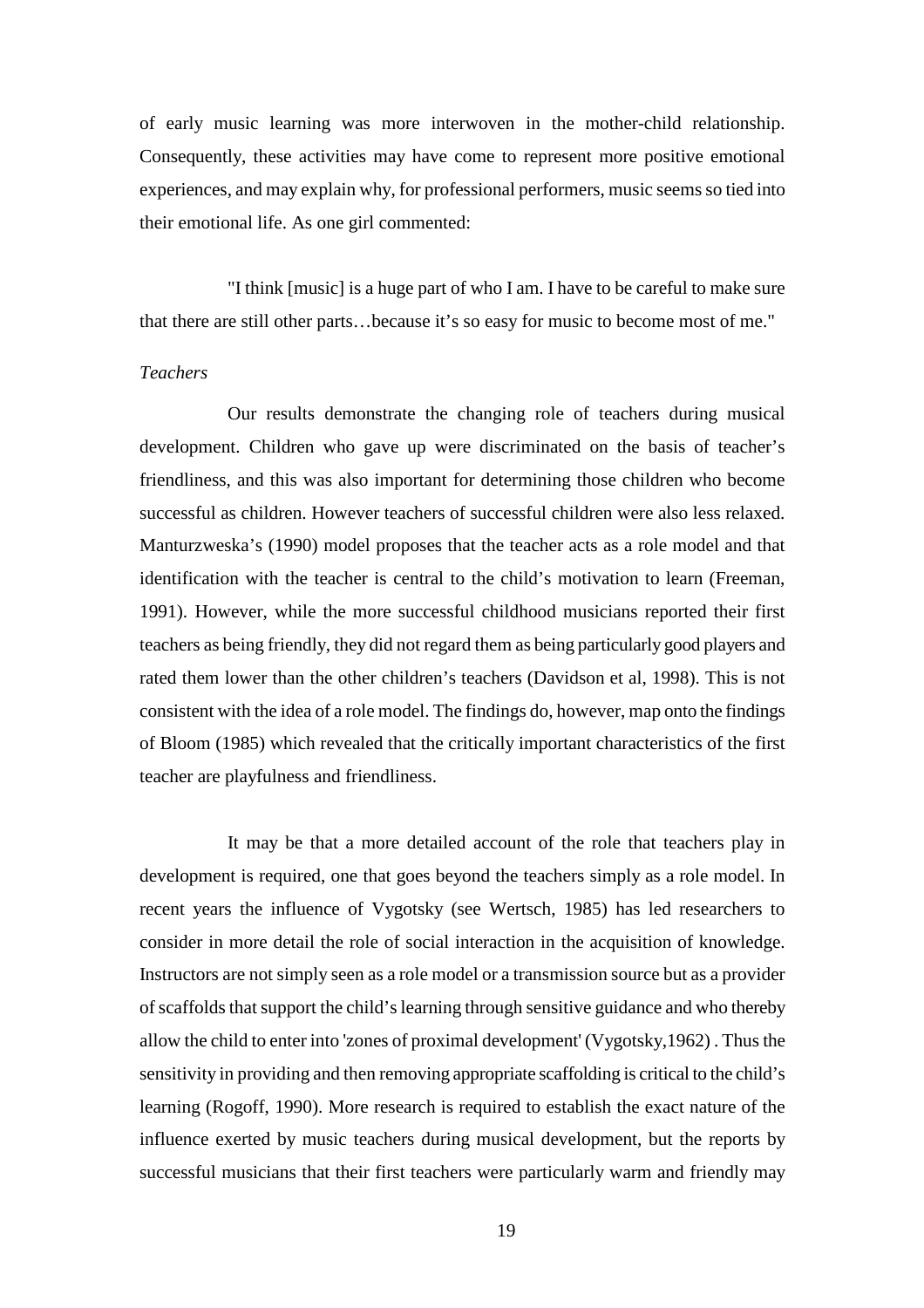indicate that these teachers are also good at providing sensitive scaffolding in the learning situation.

While a friendly teacher is a necessary factor in sustaining and developing a child's learning, this does not seem to be the determining factor in development as an adult professional performer, there being no difference between the adult sub-groups on this variable. However, one teacher characteristic did differentiate between the professional and non-professional performing adults, with professional musicians reporting that their most recent teacher was more pushy when interviewed as a child.

It seems that the roles played by parents and teachers in providing a supportive, encouraging and playful environment maximises the likelihood of musicians pursuing a professional career in music. Through this support, musicians may develop a greater emotional involvement with music, greater self-confidence and belief in their abilities, and a more playful approach. Consequently, music learning becomes a more enjoyable and intrinsically rewarding experience. The suggestive (though non-significant) tendency for the professional adult performers to have engaged in more improvisation during learning may demonstrate both greater self-confidence and playfulness and suggests this is also a determining factor in the development as a professional musician. Improvisation also, in turn, facilitates a greater understanding of the potential and range of their instrument and of musical form. Combining this with a later teacher who is a little more 'pushy' may be the final ingredient that leads to musical success. This is illustrated by the quote below from one of the non-professional adults.

"Because he [teacher] was taking it so casually I think I did. If I'd had someone on my back all the time - I know X's teacher [X was a successful performer] was particularly on him all the time - about technique, and his performance - you've got to do this, and that really drove him, I didn't have anyone nagging me."

# *Practice and motivation*

Csikszentmilhalyi et al. (1993) propose that a self-sustaining state labelled as 'flow' occurs when the individual becomes so involved in an activity that s/he loses track of time, and the experience becomes autotelic. Repetitive practice is one of the most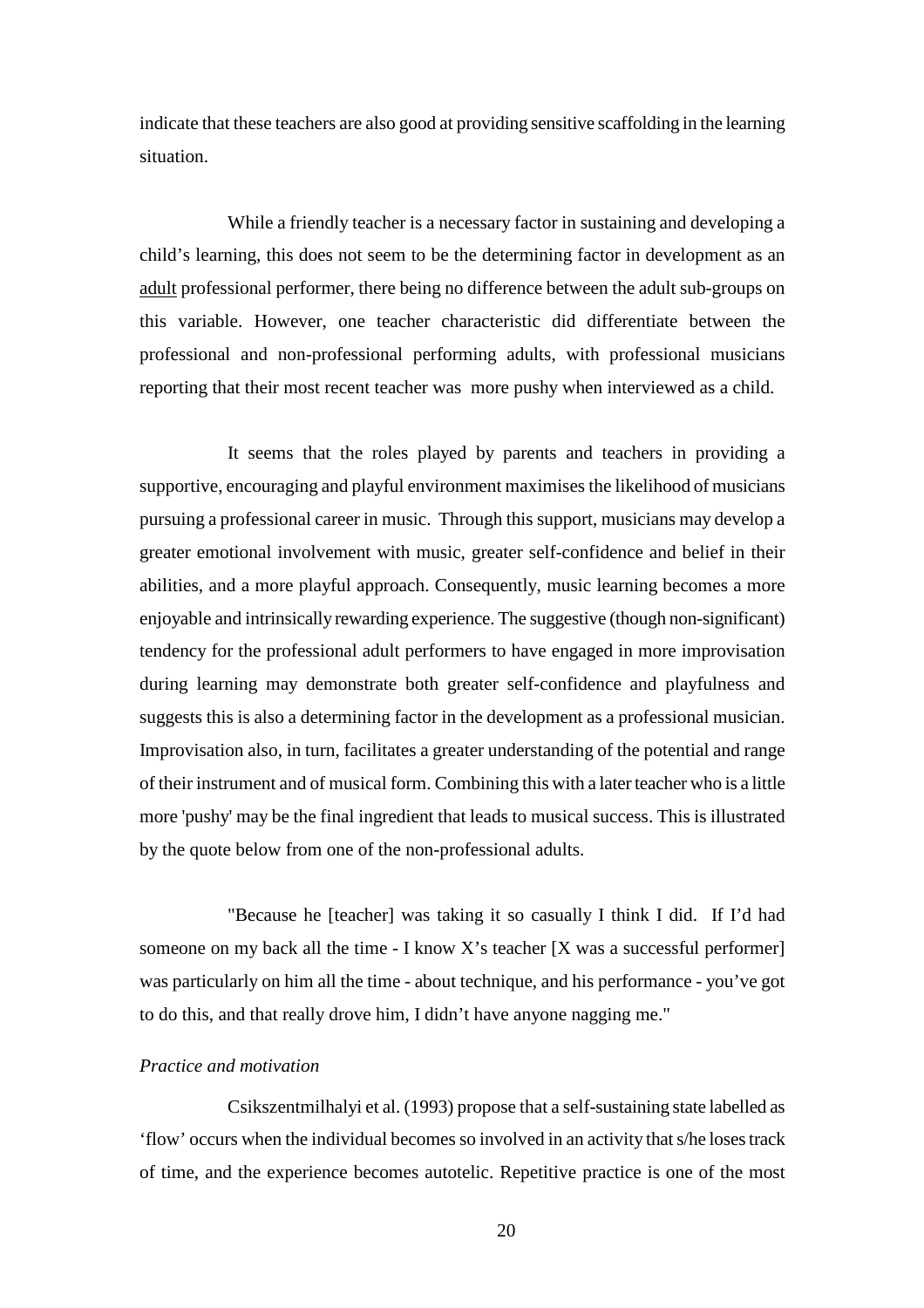important factors in determining success as a child and as an adult, and the attainment of self-motivating, self-sustaining states is central to the development of musical skills. Indeed the task is immense and requires exceptional application. Sloboda et al (1996) suggested that 10,000 hours of practice need to be accumulated in order to attain professional competency. In this study we found that both children's initial levels of practice and their sustained practice into the fourth year of playing their main instrument were important in discriminating between more and less successful childhood musicians; with more successful childhood musicians having engaged in more initial and sustained practice than the other children.

This capacity to engage in and sustain practice and focus completely on the task has been assumed, by some, to be a constituent factor of successful individuals; reflecting a constant personality trait that persists across the life-span of musicians (i.e. Freeman, 1991). However, high levels of motivation and focus are as likely to be a product of early social support as they are a product of genetically determined traits. Sensitive and positive support from teachers and parents, engagement in instrument playing in a social context, and the consequent adoption of a playful and emotional engagement with music, may be the source of self- confidence and self- motivation.

#### *Peers and friends*

The role of peers may be particularly important in sustaining interest during adolescence when the child's sense of self and individuality is developing (Coleman, 1960). Sosniak (1990) found that peer role models were especially influential when a slightly older student is seen by a younger learner to set attainable standards to be reached. Perhaps this is why the greater involvement in concerts and associated rehearsals discriminates between the adult musicians, this along with the obvious benefits of actually performing. It may be that engaging with music alongside peers in less formal and more sociable settings is a critical component of success. Concerts and particularly rehearsals may provide a more relaxed and cooperative forum in which peers can discuss their music with others and develop their sense of a musical self. Certainly studies on the development of other skills in childhood suggests that collaboration with peers during learning may be more productive and socially beneficial than the sort of competitive environment typically associated with music learning (Johnson & Johnson, 1989). Further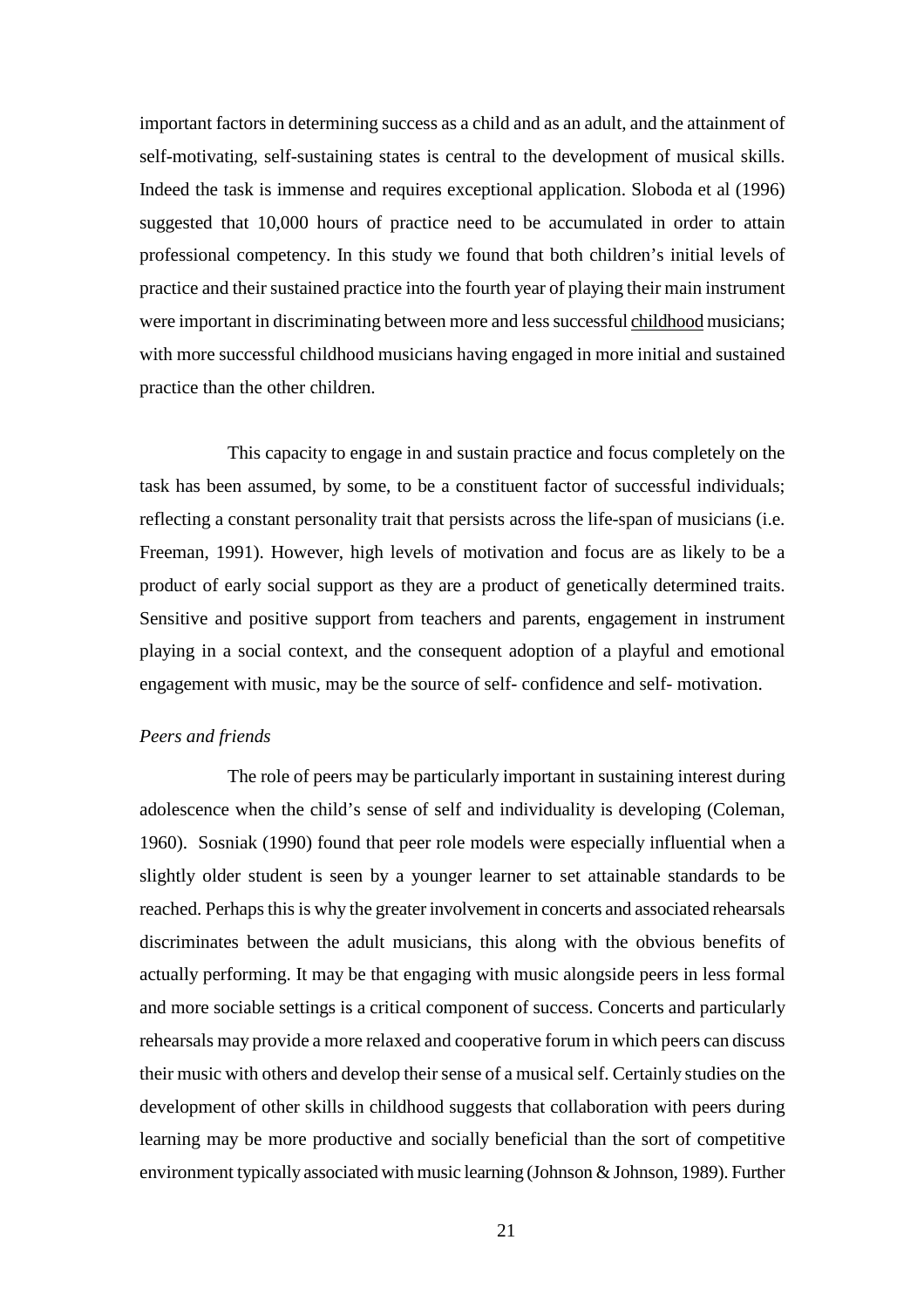research onto the unique nature of the interactions that peers have during concert rehearsals and group learning situations will help to establish the role of peers in the development of skills and motivation.

## *Practice and burnout*

We conclude that at the very least the professional adult musicians maintained their motivation as a consequence of these supportive peer groups. In comparison the non-professional musicians invested more of their music-learning time to the isolation of individual prescribed practice. In fact, the non-professional adults engaged in significantly more formal practice (scales, technical exercises etc.) than the professional musicians in the first few years of playing but this difference was not sustained. Lack of social contact and peer support, combined with high intensity but isolated practice may serve to de-motivate childhood musicians and lead to so-called 'burn out'.

By the sixth year of playing the children who became professional performers matched the levels of practice of the non-professional sub-group. This suggests that the best form of motivation is one that encourages children to practice at only modest levels at the beginning but to also take part in group activities which in turn may provide the social context in which self-motivation may be fostered. Indeed early motivation to just practice and practice may be a negative trait; while both groups reported equal levels of ambition and motivation, perhaps the focus of their motivation was different. This may also explain why teachers in the specialist school were poor in picking out those children who they thought would become successful performers as they may be doing so on the basis of early commitment to practice.

In future we need to explore in more detail how to motivate children to both engage in practice and also to cooperate in musical activities in a social setting. This in turn may help children to become more self-motivated and then to increase and sustain practice. However, more research is required to establish the exact mechanisms by which encouragement and support from parents and teachers facilitate and scaffold the acquisition of the necessary musical skills, and the exact ways in which interaction with peers help in the development of identity, skills and motivation.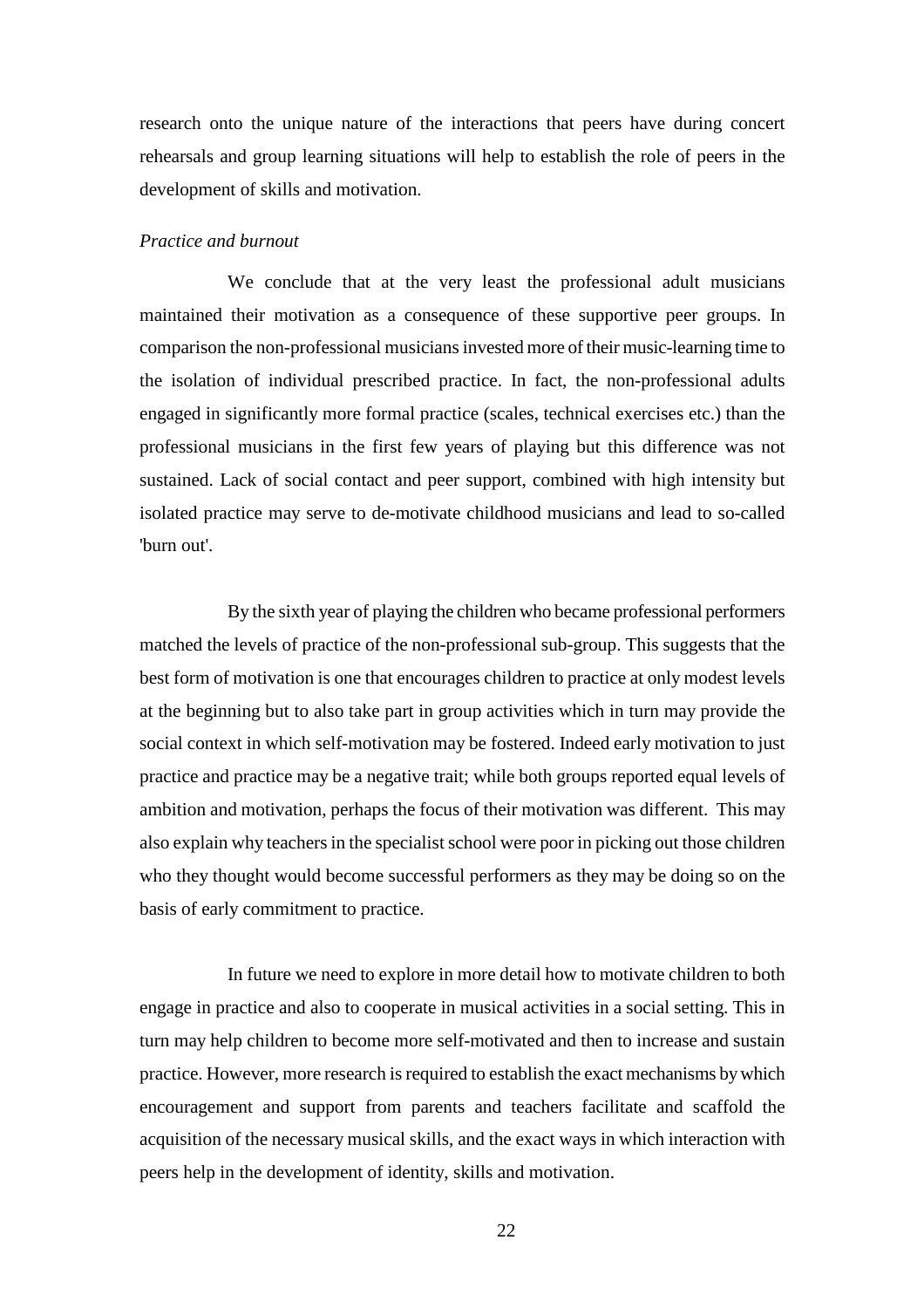#### **Conclusions**

The findings suggest that it is possible to provide an account of the development of musical ability both in terms of the individual's development of skills and also in terms of social factors necessary for the development of success as an adult. While sheer amount of practice is necessary for achievement as a child, this alone does not explain musical success as an adult, nor, indeed, can accounts that concentrate purely on inherent, innate talents or traits. It seems that in order to develop a full account of musical development we need to explore the role that early mother-child interaction plays in developing an emotional relationship to music, and the role that the teacher's personality plays in encouraging learning and in providing sensitive scaffolding. However, these may not be the only factors in determining adult success. Along the lines of research in other areas of developmental psychology, there needs to be a greater recognition in music research of the complex influences of intra- and inter-group peer processes in shaping adolescents' motivation and personality and perhaps less emphasis on the role of parents and teachers during this transition into adulthood (Harris, 1995).

# [Table 10 here]

Table 10 lists the critical factors discussed above. It indicates those which appear to be necessary for the advancement through different periods of musical learning from initial learning through to adult success. The current paper reveals that adult musical success may be predicted by childhood measures. More research is needed, but in this paper we have presented for the first time a model that allows the assessment of the different role environmental factors play in the development of sustained high level musical participation across the transition from childhood to young adulthood.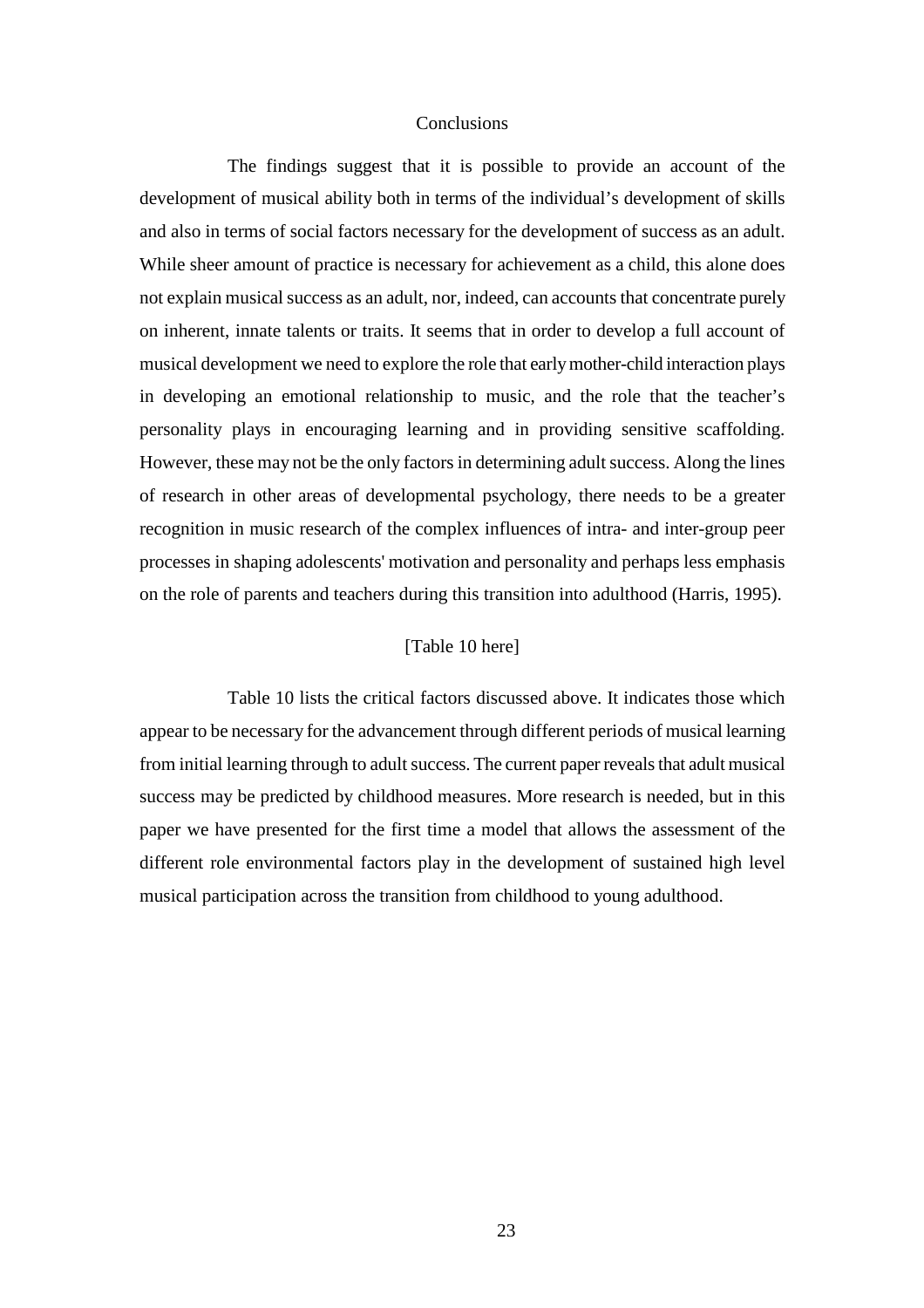#### References

- Albert, R. S., & Runco, M. A. (1986). The achievement of eminence: a model based on a longitudinal study of exceptionally gifted boys and their families. In R. J. Sternberg, & J. F. Davidson (Eds.), *Conceptions of Giftedness. (*pp. 332-356) Cambridge: Cambridge University Press,
- Bloom, B. S. (1985). Generalisations about talent development. In B. S. Bloom (Ed.), *Developing talent in young people.* (pp. 507-549) New York: Ballatine Books,
- Burland, K. & Davidson, J. W. (2002). Training the talented. *Music Education Research, 4*, 123-142
- Coleman, J. S. (1960). The Adolescent Subculture and Academic Achievement. *The American Journal of Sociology, 4,* 337-347
- Csikszentmihalyi, M., Rathunde, K., Whalen, S. (1993). *Talented teenagers: The roots of success and failure.* Cambridge: Cambridge University Press
- Davidson, J. W. (1997). The social in musical performance. In D. J. Hargreaves & A. C. North (Eds.), *The Social Psychology of Music*. (pp. 209-228) Oxford: Oxford University Press,
- Davidson, J. W., Howe, M. J. A., & Sloboda, J. A. (1997). Environmental factors in the development of musical performance skill over the life span. In D. J. Hargreaves & A. C. North (Eds.), *The Social Psychology of Music*. (pp. 188-206) Oxford: Oxford University Press,
- Davidson, J. W., Howe, M. J. A., Moore, D. G., & Sloboda, J. A. (1996). The role of parental influences in the development of musical performance. *British Journal of Developmental Psychology, 14*, 399-412
- Davidson, J.W., Moore, D. G., Sloboda, J. A., & Howe, M. J. A. (1998). Characteristics of Music Teachers and the Progress of Young Instrumentalists. *Journal of Research in Music Education, 46*, 141-160
- Doise, W., Mugny, G. & Perret-Clermont, A. (1975). Social interaction and the development of cognitive operations *European Journal of Social Psychology 5,*  367-383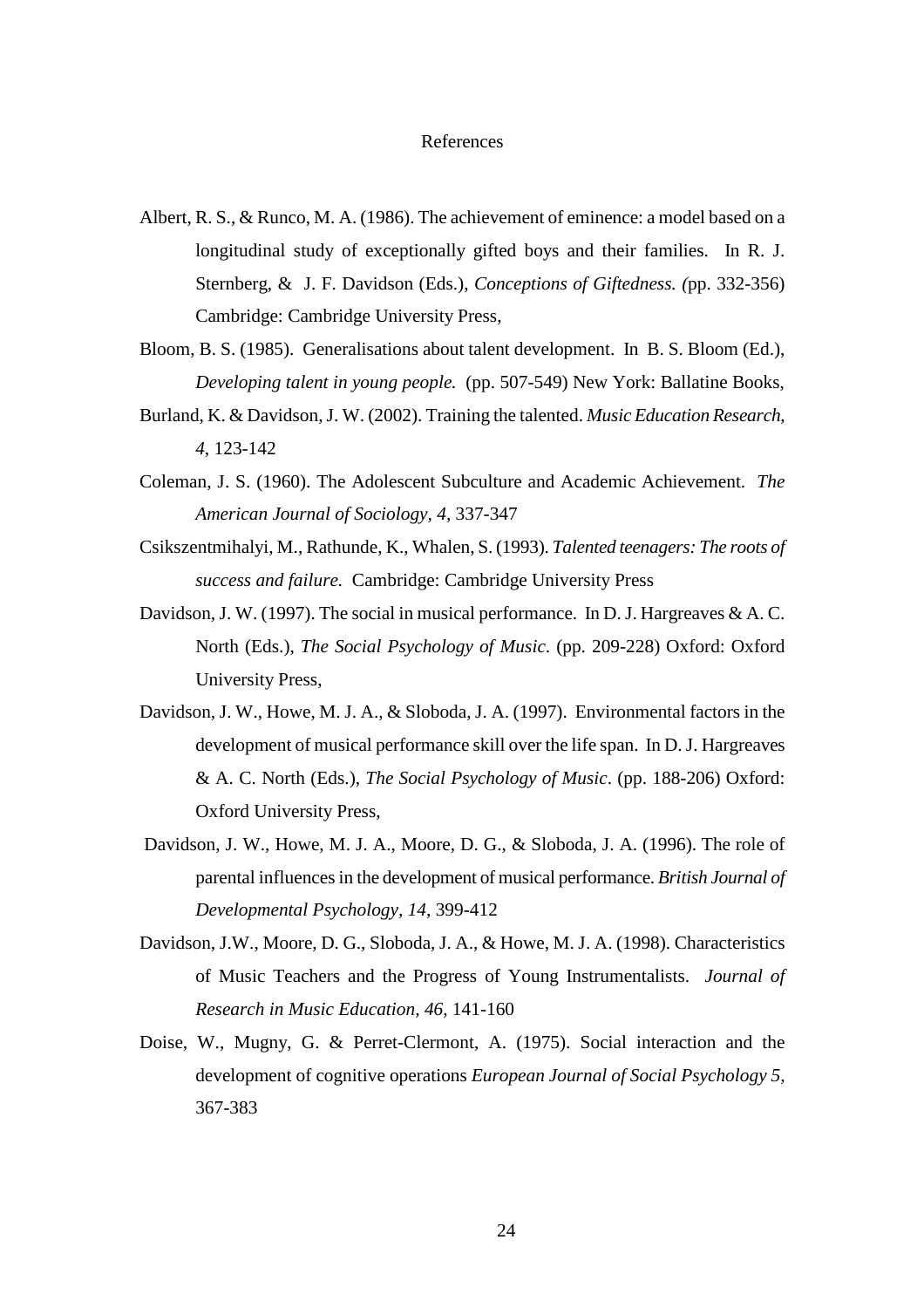- Ennett, S.T., & Baumann, K.E. (1994). The contribution of influence and selection to adolescent peer group homogeneity: The case of adolescent cigarette smoking. *Journal of Personality and Social Psychology, 67,* 653-663
- Ericsson, A., Krampe, R. & Tesch-Römer, E., (1993). the role of deliberate practice in the acquisition of expert performance*. Psychological Review, 100,* 363-406
- Feldhusen, J.F. (1986). A conception of giftedness. In R. J. Sternberg, & J. F. Davidson, (Eds.), *Conceptions of Giftedness.* Cambridge: Cambridge University Press,
- Freeman, J. (1985). Emotional Aspects of Giftedness. In J. Freeman (Ed.), *The Psychology of Gifted Children: Perspectives in Development and Education.*(pp. 247-264) Chichester: John Wiley & Sons
- Freeman, J. (1991). *Gifted Children Growing Up.* London/Portsmouth: Heinemann Educational Books, Inc.
- Gallagher, J. M., and Coche, J. (1987). Hothousing: The clinical and educational concern over pressurising young children. *Early Childhood Research Quarterly, 2*, 203- 210
- Gecas, V., & Mortimer, J. T. (1987). 'Stability and change in the self-concept from adolescence to adulthood.' In T. Honess, & K. Yardley (Eds.), *Self and identity: Perspectives across the lifespan.* (pp. 265-285) London: Routledge and Kegan Paul.
- Greenwood, C., Carta, J. & Kamps, D. (1990). Teacher-mediated versus peer-mediated instruction: a review of educational advantages and disadvantages. In: H.C. Foot, M.J. Morgan, & R.H. Shute (Eds), *Children helping children* (pp. 177-205) New York: John Wiley and Sons.
- Hargreaves, D. (1996). The development of artistic and musical competence. In I Deliege & J. Sloboda (Eds.), *Musical Beginnings: origins and development of musical competence.* Oxford: Oxford University Press
- Hargreaves, D. & Zimmerman, M. (1992). Developmental theories of music learning. In R. Colwell (Ed.), *Handbook for research in music teaching and learning*. (pp.377-391) Macmillan, New York
- Harris, J.R. (1995). Where is the child's environment? A group socialization theory of development. *Psychological Review, 102*,458-489
- Hartup, W. W. (1996). The company they keep: friendship and their developmental significance. *Child Development, 67,* 1-13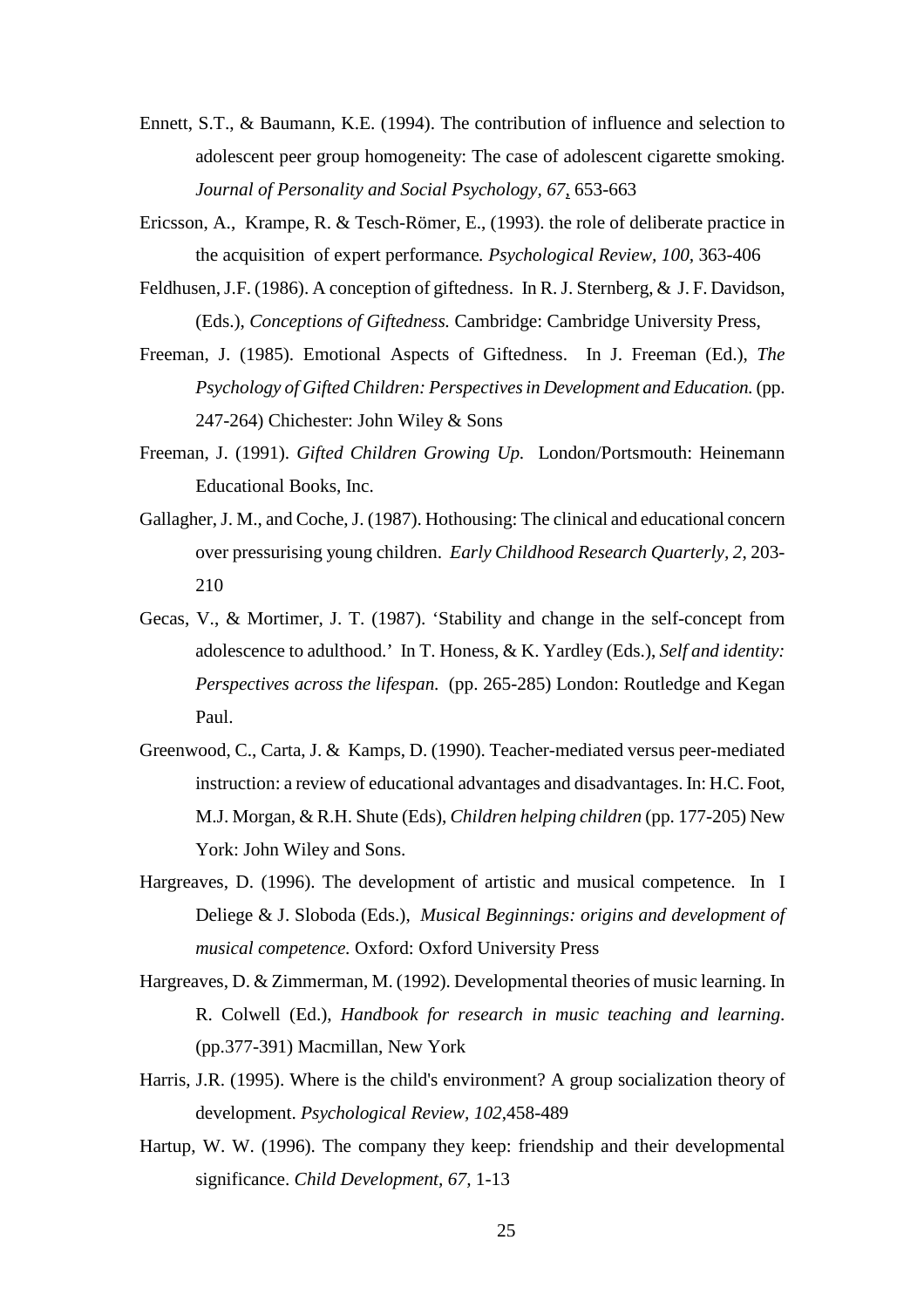- Howe, M. J. A., Davidson, J. W., Moore, D. G., & Sloboda, J. A. (1995). Are There Early Childhood Signs of Musical Ability? *Psychology of Music, 23,* 162-176
- Jehn, K.A., & Shah, P.P. (1997). Interpersonal relationships and task performance: An examination of mediating processes in friendship and acquaintance groups. *Journal of Personality and Social Psychology,72* , 775-790
- Johnson, D.W. & Johnson R. (1989). *Co-operation and competition: theory and research.* Edina, MN: Interaction
- Kindermann, T. A. (1993). Natural peer groups as contexts for individual development: The case of children's motivation in school. *Developmental Psychology, 29*, 970- 977
- Kemp, A.E. (1982). The personality structure of the musician IV. Incorporating group profiles into a comprehensive model. *Psychology of Music, 10*, 3-6
- Kemp, A.E. (1996). *The Musical Temperament: Psychology and Personality of Musicians*. Oxford: Oxford University Press.
- Light, P. & Glachan, M. (1985). Facilitation of individual problem solving through peer interaction. *Educational Psychology 5,* 217-225
- Manturzewska, M (1990). A Biographical Study of the Life-Span Development of Professional Musicians. *Psychology of Music, 18,* 112-139
- Mönks, F. J., & van Boxtel, H. W. (1985). Gifted Adolescents: A Developmental Perspective. In J Freeman (Ed.). *The Psychology of Gifted Children: Perspectives in Development and Education.* (pp. 275-296) Chichester: John Wiley and Sons,
- Patterson, G.R., DeBaryshe, B.D. & Ramsey, E. (1989). A developmental perspective on antisocial behaviour. *American Psychologist, 44*, 329-335
- Roaizzi, A., Bryant, P. (1998). The effects of symmetrical and asymmetrical social interaction on children's logical inferences. *British Journal of Developmental Psychology, 16,* 175-181
- Robson, C. (1993). *Real World Research*. Oxford: Blackwell Publishers, Inc.
- Rogoff, B. (1990). Apprenticeship in thinking: cognitive development in social context. New York: Oxford University Press
- Sloboda, J. A., Davidson, J. W., Howe, M. J. A., & Moore, D. G. (1996). The role of practice in the development of performing musicians. *British Journal of Psychology, 87,* 287-309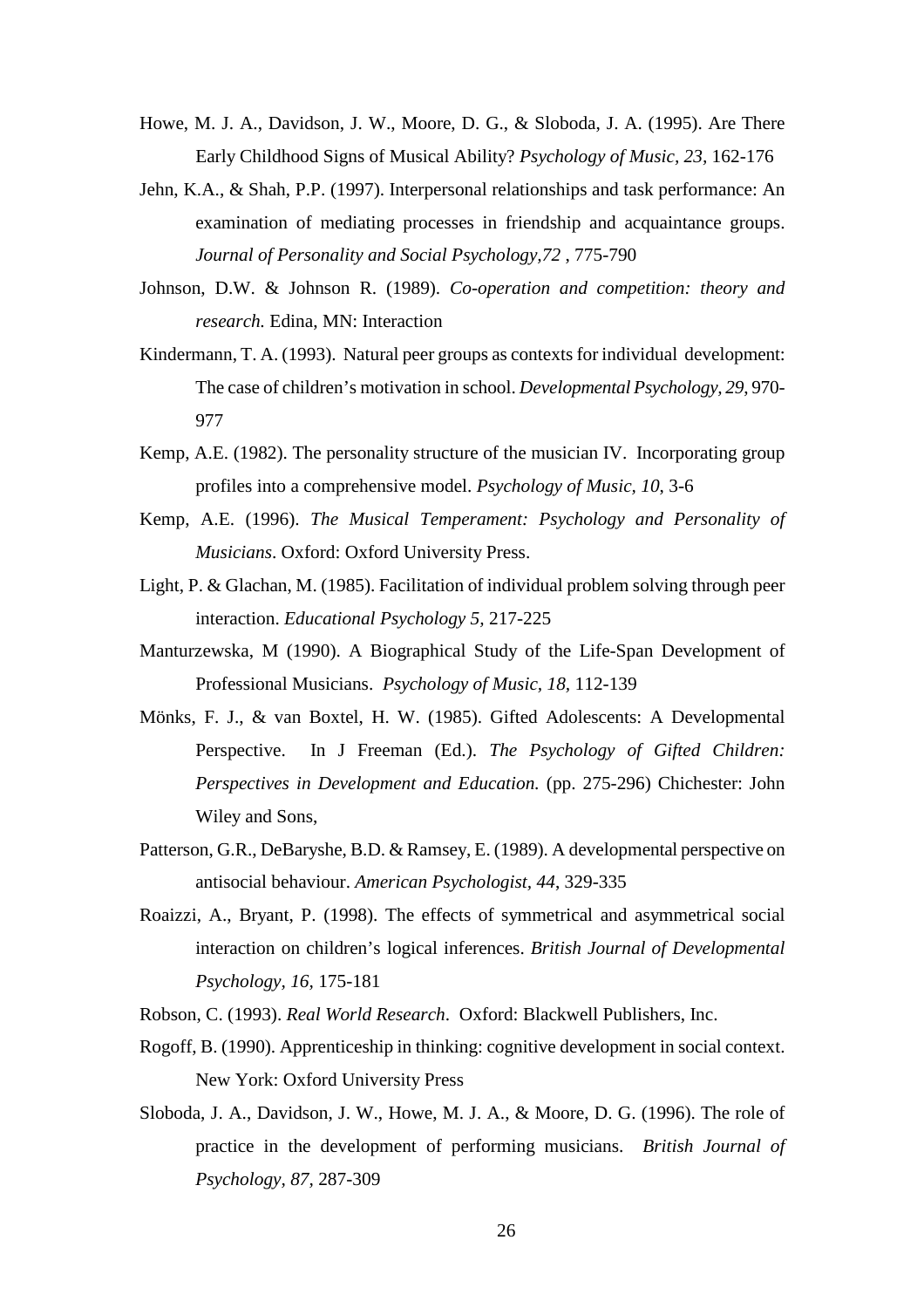- Sloboda, J. A., & Howe, M. J. A. (1991). Biographical Precursors of Musical Excellence: An Interview Study. *Psychology of Music, 19*, 3-21
- Sosniak, L.A. (1985). Learning to be a concert pianist. In: B.S Bloom (Ed.), *Developing Talent in Young People.* New York: Ballatine.
- Sosniak, L. A. (1990). The Tortoise, the Hare, and the Development of Talent. In: M. J. A. Howe (Ed.), *Encouraging the Development of Exceptional Skills and Talents.* (pp.165-178). Leicester: The British Psychological Society,
- Urberg, K.A. (1999). Some thoughts about studying the influence of peers on children and adolescents. *Merrill-Palmer Quarterly, 45*, 1-12
- Urberg, K. A., Değirmencioğlu, S. D., & Pilgrim, C. (1997). Close friend and group influence on adolescent cigarette smoking and alcohol use. *Developmental Psychology, 33*, 834-844
- Vygotsky, L.S. (1962). *Thought and Language.* Cambridge, MA: Massachusetts Institute of Technology.
- Wertsch J.W. (1985). *Vygotsky and the social formation of mind*. Cambridge, MA: Harvard University Press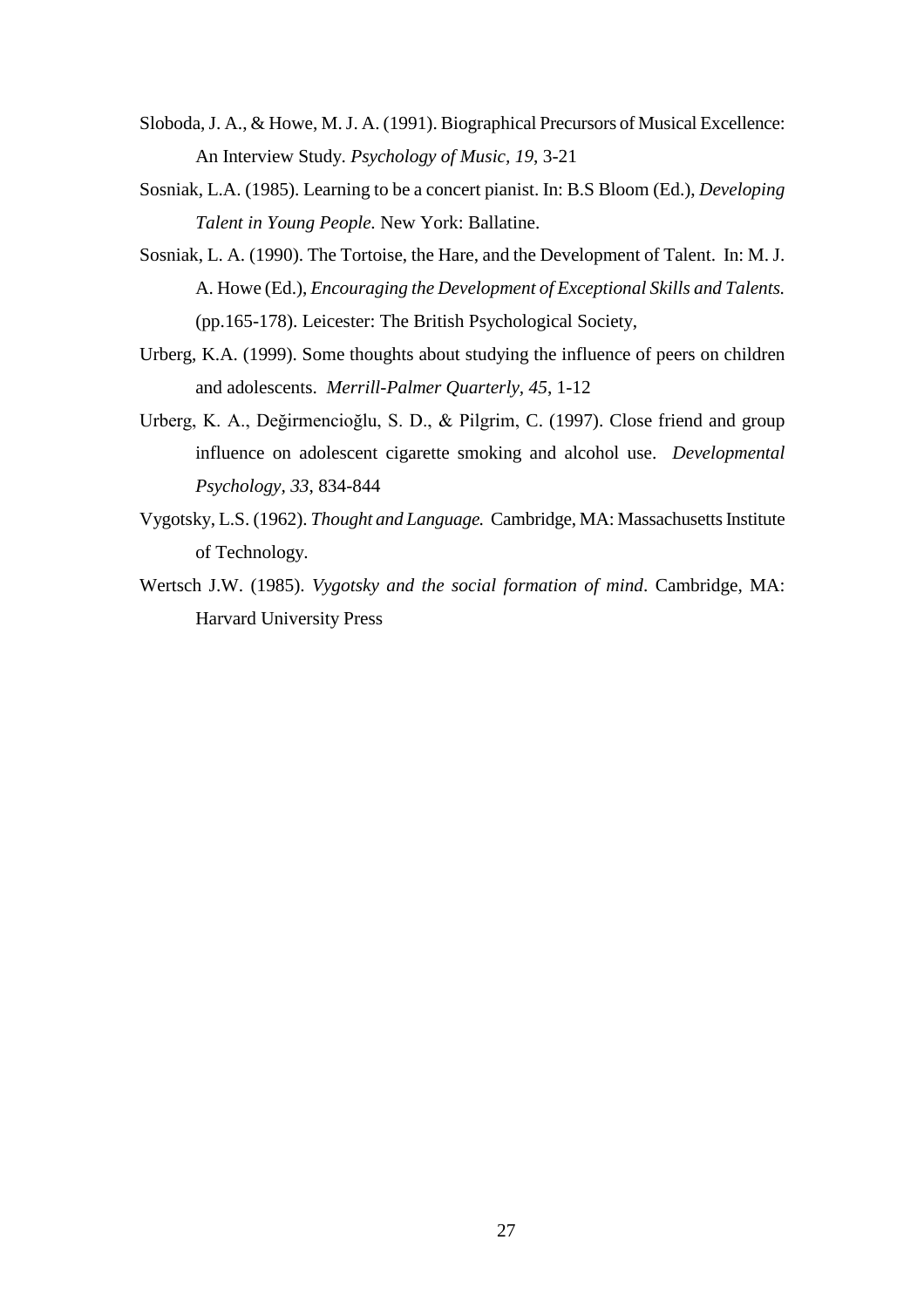Table 1: Discriminant analysis for children of three levels of musical success.

| Variable                                                                        | Mean score |                | Step    | Wilks' | Standardised |              |        |
|---------------------------------------------------------------------------------|------------|----------------|---------|--------|--------------|--------------|--------|
|                                                                                 |            | Group          |         | Lambda |              | coefficients |        |
|                                                                                 |            | $\overline{2}$ | 3       |        |              | Func 1       | Func 2 |
| Parental involvement in lessons over the first 3-years on their main instrument | 2.9        | 2.6            | 2.0     |        | .89          | $-.57$       | .27    |
| Rating of the abilities of their first teacher as a player                      | 3.1        | 2.2            | 1.8     | 2      | .81          | .49          | $-.50$ |
| Age at which lessons began                                                      | 6.0        | 6.5            | 7.4     | 3      | .76          | $-.554$      | .07    |
| Rating of the friendliness of their first teacher on their first instrument     | 2.0        | 2.1            | 2.6     | 4      | .70          | .638         | .822   |
| N for analysis                                                                  | 87         | 49             | 21      |        |              |              |        |
| Group centroids for function 1                                                  | .59        | $-12$          | $-1.04$ |        |              |              |        |
| Group centroids for function 2                                                  | .01        | $-.18$         | .11     |        |              |              |        |
| Canonical correlation for Function $1 = .54$                                    |            |                |         |        |              |              |        |

Canonical correlation for Function  $2 = .12$ 

Chi-square for function  $1 = 78.72$  (df = 8; p < .001)

Chi-square for function  $2 = 3.15$  (df=3; p=.37)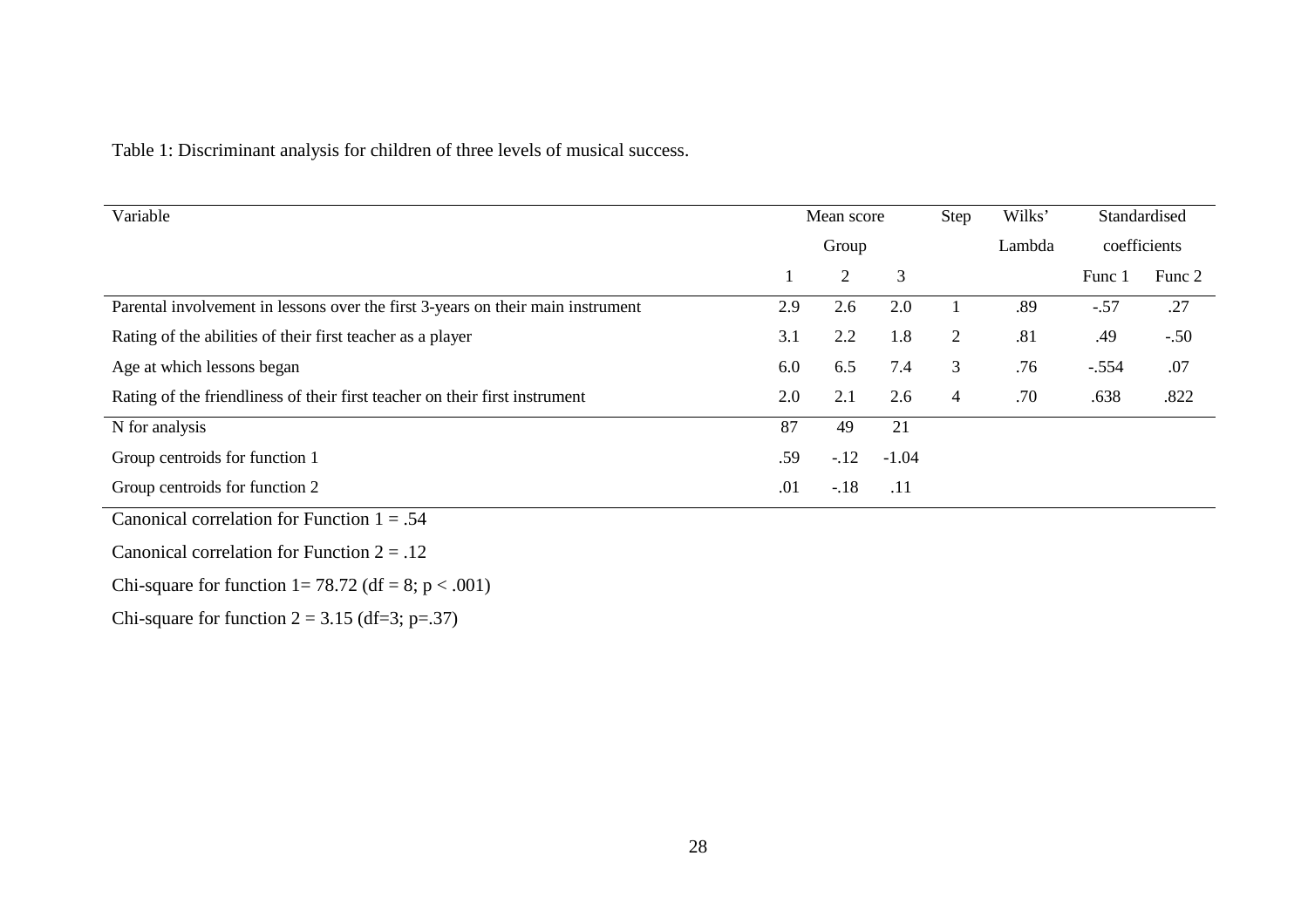|          |             | Predicted membership |              |              |       |  |
|----------|-------------|----------------------|--------------|--------------|-------|--|
|          |             | Group One            | Group Two    | Group Three  | Total |  |
| Original | Group One   | 65 (54.6%)           | 34(28.6%)    | $20(16.8\%)$ | 119   |  |
|          | Group Two   | 19 (23.8%)           | $36(45.0\%)$ | 25 (31.3%)   | 80    |  |
|          | Group Three | $4(6.9\%)$           | $15(25.9\%)$ | 39 (67.2%)   | 58    |  |

Table 2: Classification success for the first DFA showing predicted against original group membership.

N for classification  $= 257$  (mean substitution)

Overall correct classification = 54.5%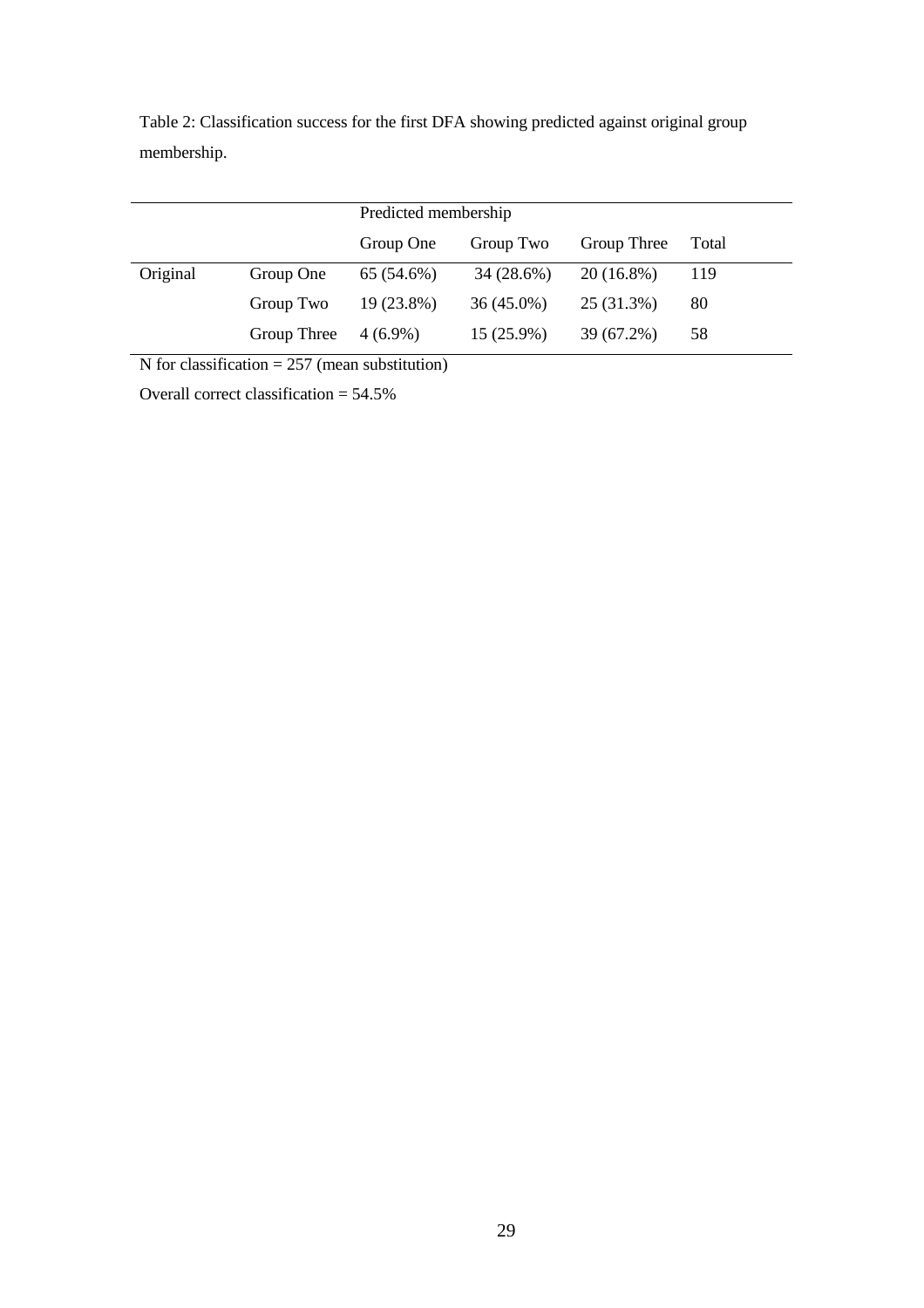| Variable                                                                           | Step | Means for each group |           | Wilks' | Standardise  |
|------------------------------------------------------------------------------------|------|----------------------|-----------|--------|--------------|
|                                                                                    |      |                      |           | Lambda | d            |
|                                                                                    |      |                      |           |        | coefficients |
|                                                                                    |      | Group One            | Group Two |        |              |
| Amount of formal practice on their main instrument in fourth year of playing       |      | 76                   | 31.2      | .82    | .57          |
| (mins per day)                                                                     |      |                      |           |        |              |
| Rating of how good a player their first teacher on their main instrument was       | 2    | 3.6                  | 2.7       | .76    | .58          |
| Rating of the friendliness of their first teacher on their main instrument         | 3    | 1.8                  | 2.6       | .72    | $-.56$       |
| Cumulated amount of practice by age 11 (in hours)                                  | 4    | 1694                 | 837       | .68    | .59          |
| Rating of the relaxed nature of their most recent teacher on their main instrument | 5    | 2.3                  | 1.8       | .65    | .39          |
| Rating of pushiness of their first teacher on their main instrument                | 6    | 4.0                  | 2.6       | .63    | $-.403$      |
| Amount of formal practice done on the first instrument in first year of playing    | 7    | 18.8                 | 15.4      | .60    | $-.35$       |
| (mins per day)                                                                     |      |                      |           |        |              |
| $n=$                                                                               |      | 70                   | 42        |        |              |

Table 3: DFA for two groups of children of differing musical success.

Chi-squared =  $53.28$ , df =  $7$ , p  $< .001$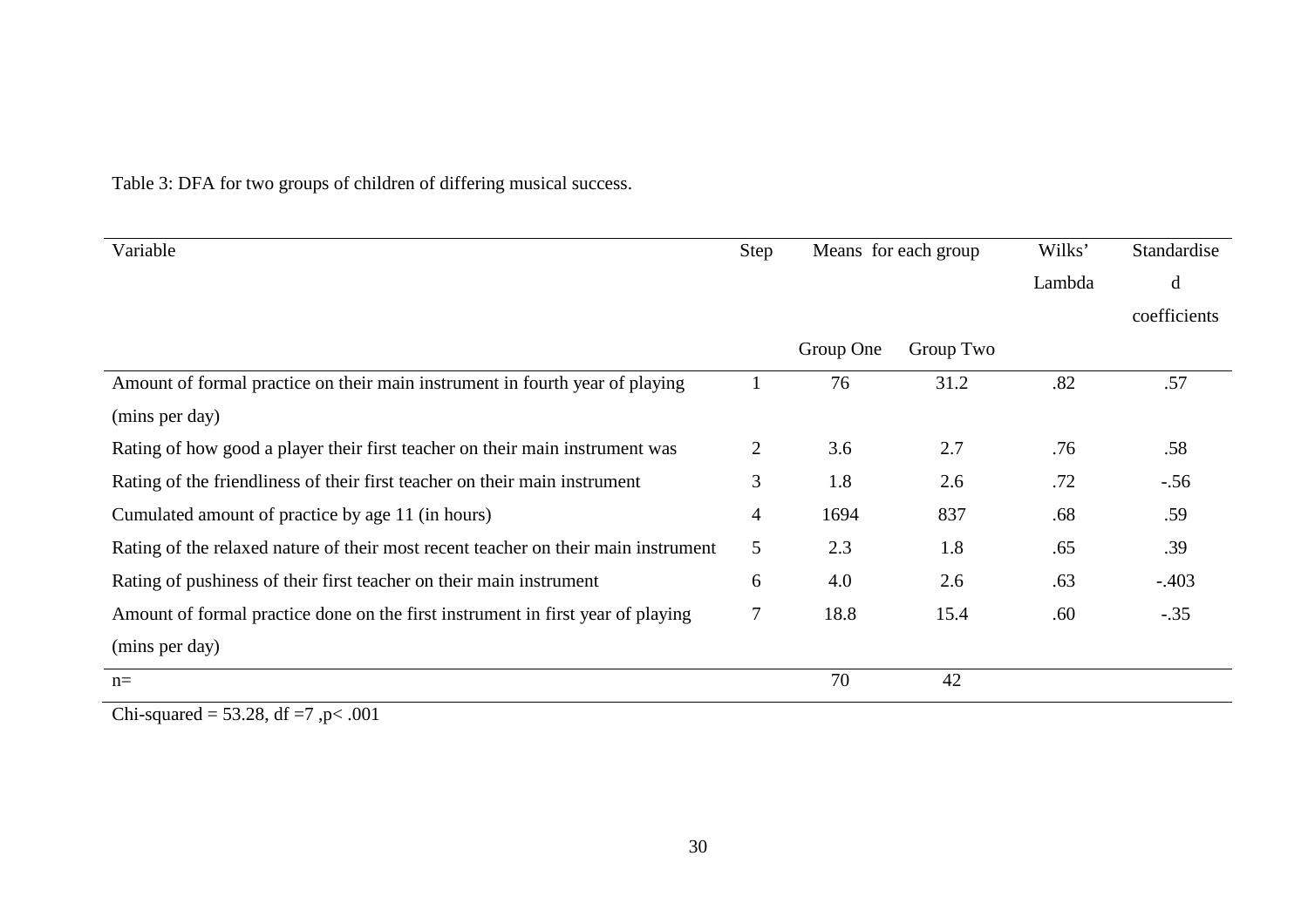|          | Predicted membership |                                   |                     |       |
|----------|----------------------|-----------------------------------|---------------------|-------|
|          |                      |                                   | Group One Group Two | Total |
| Original |                      | Group One $80(67.2\%)$ 39 (32.8%) |                     | 119   |
|          |                      | Group Two $17(21.3\%)$ 63 (78.8%) |                     | 80    |

Table 4: Classification table for discriminant analysis of two groups of musicians.

N for classification  $= 199$ 

Overall correct classification = 71.9%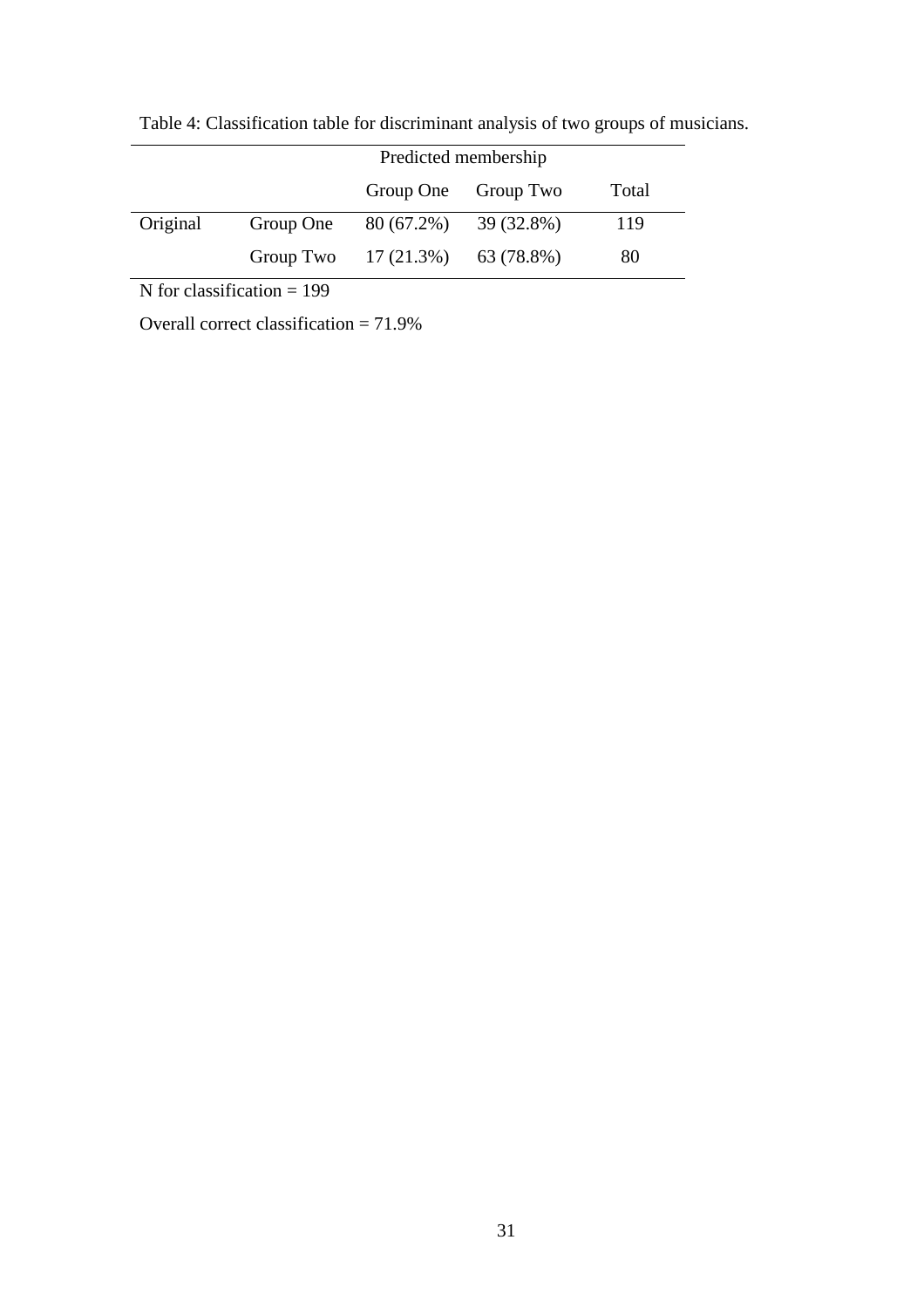|                           | Initial years of playing  | Later childhood years        |
|---------------------------|---------------------------|------------------------------|
| Continuation of playing   | Early start               |                              |
| into childhood            | Parental support          |                              |
|                           | Teachers who are friendly |                              |
| Success as a child        | All the above plus:       |                              |
|                           |                           |                              |
|                           | High initial practice     | Continuation of high levels  |
|                           | Teachers who are not too  | of practice into fourth year |
|                           | pushy                     | of playing                   |
|                           | Teachers very friendly    | Teacher not too relaxed      |
| Success as a professional | All the above plus:       | All of the above plus:       |
| musician                  |                           |                              |
|                           | Mothers at home           | More improvisation           |
|                           |                           | Gradual increase in          |
|                           |                           | practice rather than initial |
|                           |                           | big burst (avoidance of      |
|                           |                           | burn out)                    |
|                           |                           | Involvement in concerts      |
|                           |                           | and group activities         |
|                           |                           | Later teachers who are       |
|                           |                           | more pushy                   |
|                           |                           |                              |

Table 5: Summary of findings: factors necessary for achieving each level of success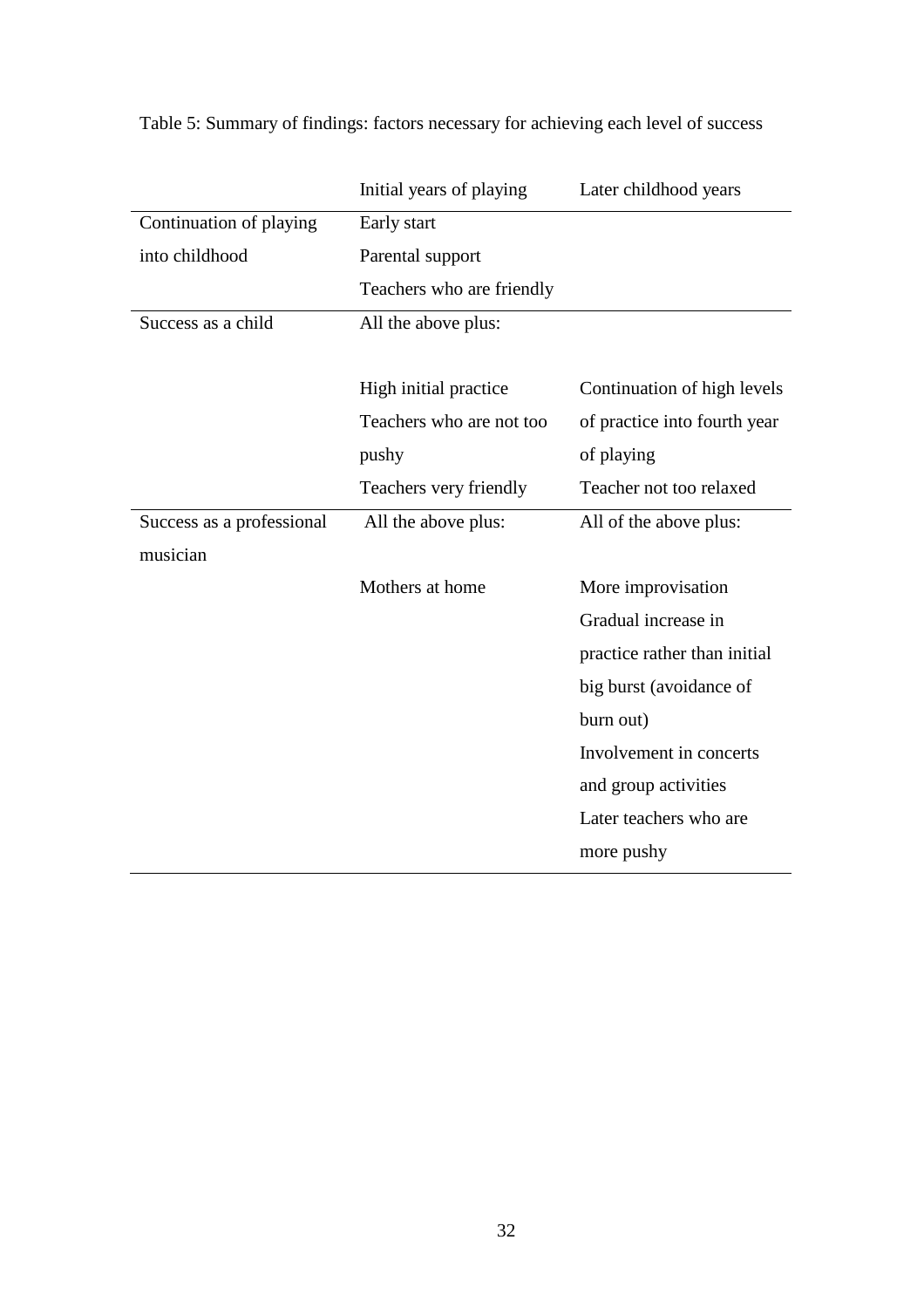

**Figure 1: Mean best grade level achieved across all instruments at each age from 5 to 14 years of age by more and less successful adult musicians (note preliminary grade is given a value of 0.5)**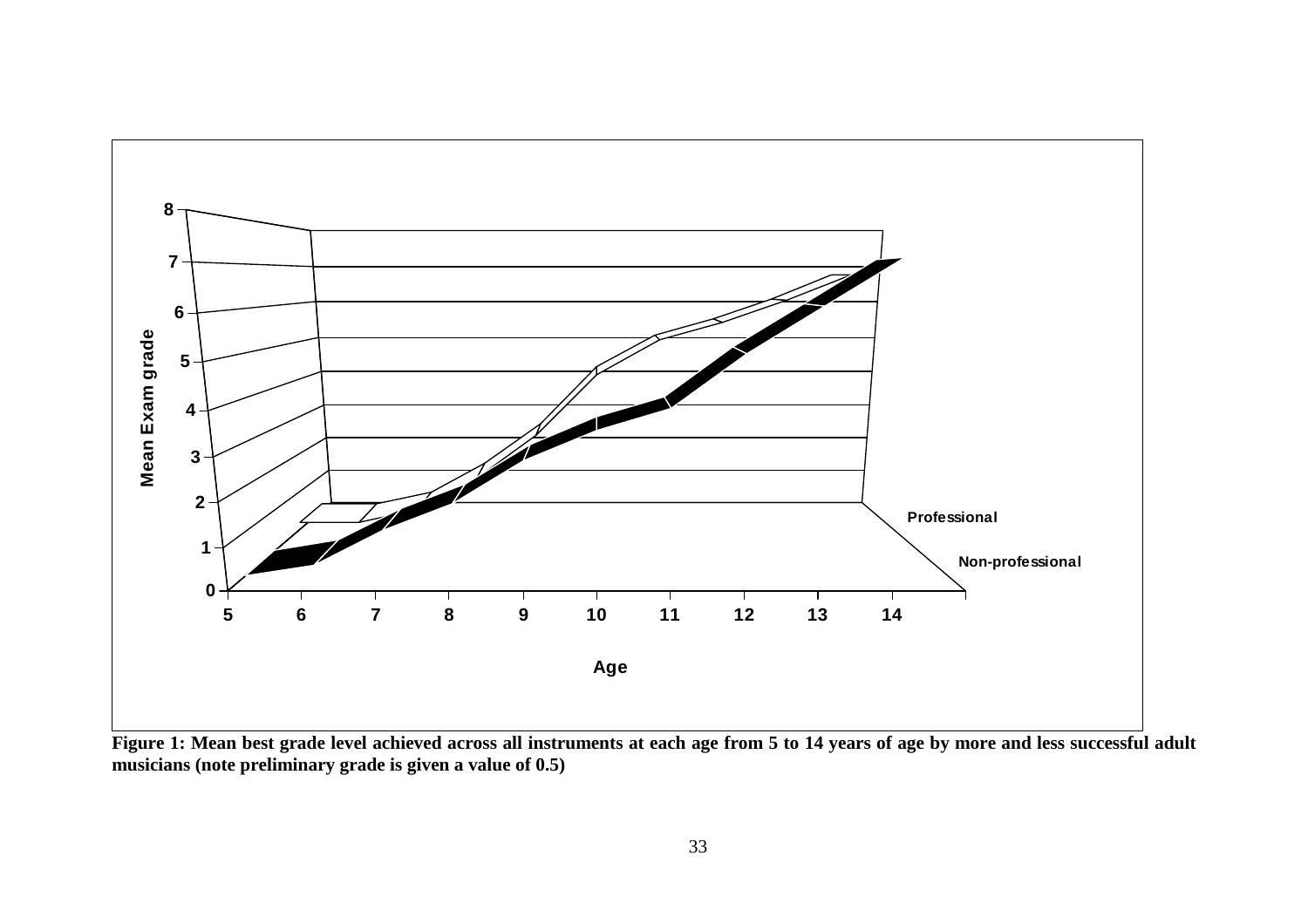

**Figure 2: Mean number of minutes of formal practice performed each day by each group over each of the first seven years of playing their main instrument.**